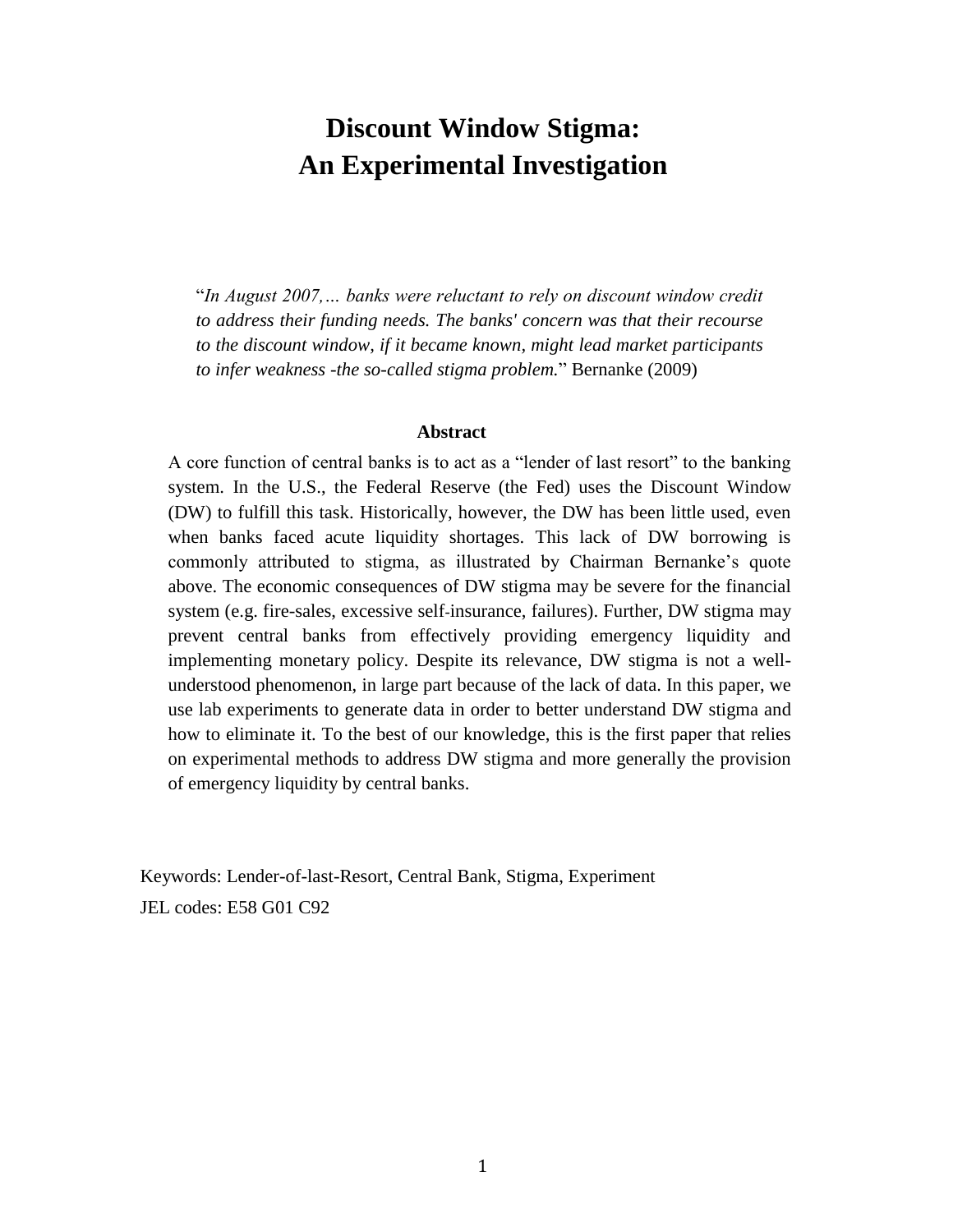## **Introduction**

 $\overline{a}$ 

A core function of central banks is to act as a "lender of last resort" to the banking system. In principle, solvent but illiquid banks should be able to obtain funding from banks with excess liquidity in the interbank market (Selgin 1993). When the interbank market becomes dysfunctional, however, even solvent banks may become unable to meet their funding needs. In such cases, most central banks supply emergency credit, in a targeted manner, to illiquid institutions.<sup>1</sup> In the U.S., the Federal Reserve (the Fed) uses the Discount Window (DW) to fulfill this task. Historically, however, the DW has been little used, even when banks faced acute liquidity shortages. For example, despite several measures enacted by the Fed to encourage DW borrowing, banks scarcely accessed the DW at the onset of the 2007 financial crisis. This lack of DW borrowing is commonly attributed to stigma, as illustrated by Chairman Bernanke's quote above.

DW stigma is defined as a reluctance to access the DW out of concerns that, if detected, depositors, creditors, or analysts could interpret DW borrowing as a sign of financial weakness. <sup>2</sup> As argued by e.g. Madigan (2009) and Duke (2010), the economic consequences of DW stigma may be severe. First, a bank may delay access to the DW resorting instead to costly alternatives (e.g. fire-sales of assets), which may further weaken the bank and increase financial instability. Second, DW stigma could lead banks to excessive self-insurance against tail-risks thereby reducing the loans extended to the real economy. Third, DW stigma may prevent central banks from effectively providing emergency liquidity (as illustrated by Chairman Bernanke's quote above).<sup>3</sup> Fourth, DW stigma may prevent the implementation of monetary policy because a hard ceiling on overnight interbank market rates cannot be guaranteed (Keister 2012, Kahn 2010).<sup>4</sup>

Despite its relevance, DW stigma is not a well-understood phenomenon. In fact, empirical evidence of DW stigma has been scarce (see Armantier et al. 2015).<sup>5</sup> The major challenge

<sup>&</sup>lt;sup>1</sup> Flannery (1996), Freixas et al. (1999), Berger, Davies, and Flannery (2000) and Rochet and Vives (2004) discuss reasons why central banks may be in a better position to provide liquidity than private lenders in the interbank market for funds. For an opposite view see Goodfriend and King (1988).

 $2$  DW stigma may exist with respect to market participants or with respect to the Fed if banks are concerned that borrowing from the DW sends a negative signal to the Fed which acts both as lender and a regulator (Furfine 2003). In this paper, we focus on DW stigma with respect to the market.

<sup>&</sup>lt;sup>3</sup> Winters (2012) argues that stigma limited the effectiveness of the Bank of England (BoE) emergency liquidity facility during the 2008 financial crisis and resulted in substantial costs to the financial system.

<sup>&</sup>lt;sup>4</sup> The fed, along with many central banks, implement monetary policy with a corridor system. The floor of the corridor is the standing deposit facility rate (or the interest on excess reserves in the Fed's case) and the ceiling is the standing borrowing facility (or the DW rate in the Fed's case). In principle, banks have no incentives to borrow above the ceiling or lend below the floor. Thus, the corridor system enables central banks to limit fluctuations in the overnight interbank market rate. As argued by (e.g. Kahn 2010), however, the ceiling becomes "leaky" when there is DW stigma, in which case the central bank loses its ability to moderate the market rate fluctuations around the target rate.

<sup>&</sup>lt;sup>5</sup> The challenges in formally establishing DW stigma may be best illustrated by the 2009 court's ruling in the Freedom of Information Act lawsuit filed by Bloomberg News seeking to obtain the identity of financial institutions that received loans from the Fed during the 2007-2008 crisis. While the Fed's officials argued that releasing the identities of DW borrowers would stigmatize banks and impede the Fed's ability to respond to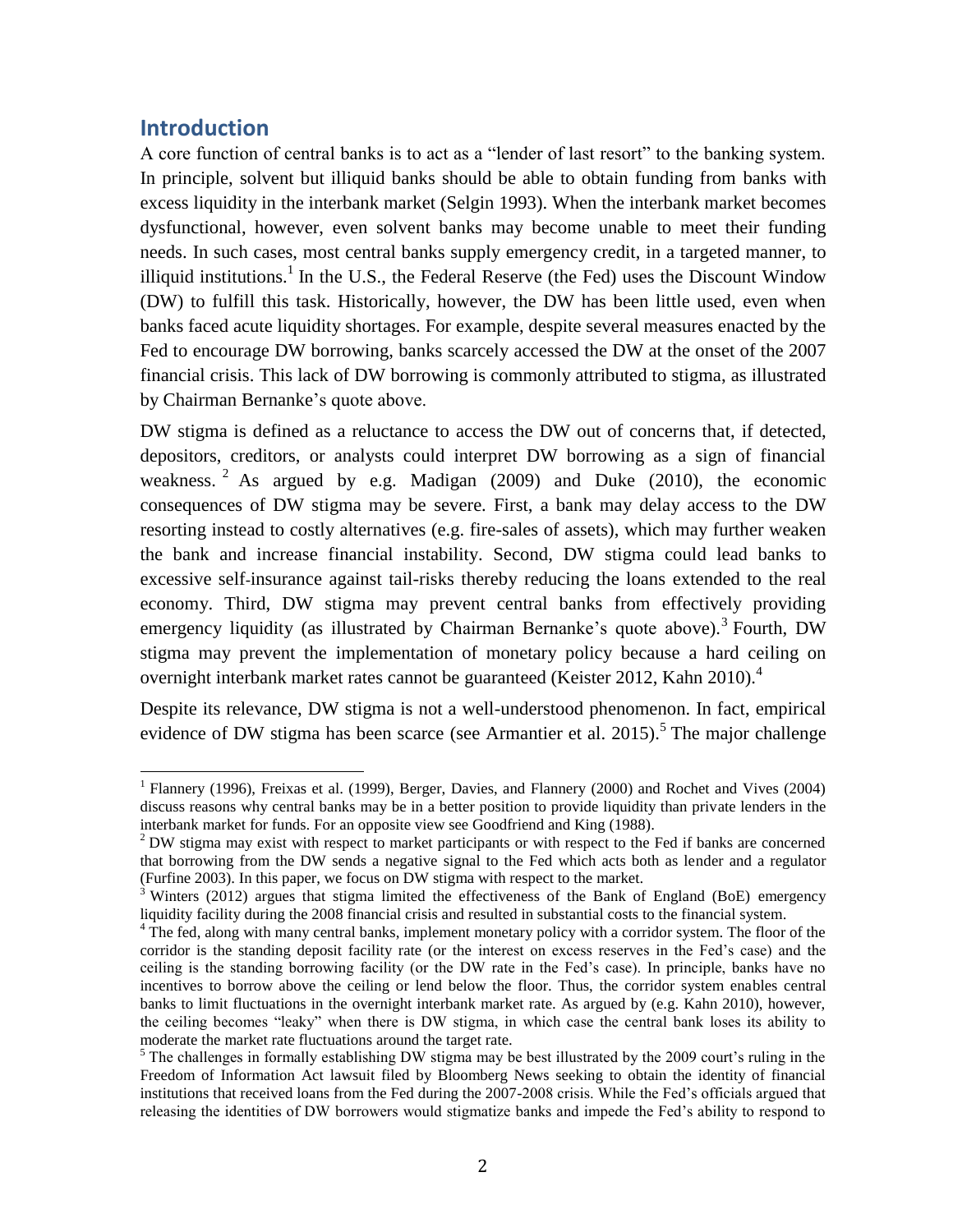to study DW stigma is the lack of data: If financial institutions do not access the DW for fear of stigma, then analysts have no data to study the phenomenon. Using lab experiment is therefore an effective way to generate data that may help better understand DW stigma and how to eliminate it. To the best of our knowledge, this is the first paper that relies on experimental methods to address DW stigma and more generally the provision of emergency liquidity by central banks.

#### *To be completed*

*Discuss somewhere necessary conditions for DW stigma: 1) DW borrowing must be observed publically (at least on occasion), 2) learning that a bank borrowed at the DW must be an informative signal that the bank is bad/insolvent. This rules out the assumption that the DW is accessible only to solvent but illiquid banks. If that was the case then DW borrowers should not be stigmatized (non DW borrowers should be). This also rules out the possibility that actions taken by the banks that should access the DW but do not (e.g. fire sale of assets) should not be observed*

*Discuss related literature.* 

*See Appendix 0 for Institutional Background*

## **The Baseline Model**

We propose a simple model, easily implementable in the lab. The model captures the essence of emergency lending and DW stigma. Unlike (e.g.) Ennis and Weinberg (2013), we take a partial equilibrium perspective and do not model the interbank market for funds.

### **The setting**

 $\overline{a}$ 

There are two populations of players: banks and investors. A bank is matched randomly with an investor. The players move sequentially. The bank moves in period 1. The investor moves in period 2. Players are risk neutral and do not discount the future. We focus only on pure strategies.

The investor has a stake in the bank in the form of an asset.<sup>6</sup> The value of the asset to the investor at the end of the game is either  $V$  or 0. The bank is said to be insolvent when the

future crises (Madigan 2009, McLaughlin 2009), Bloomberg's lawyers countered that these assertions were "speculative" and "factually unsupported" (Bloomberg 2009, Glasser et al. 2011). In her ruling in favor of Bloomberg News, the chief federal district judge stated that the Fed had failed to meet its burden of proving that stigma was a real phenomenon (Preska 2009).

<sup>&</sup>lt;sup>6</sup> The stake may be interpreted as a line of credit or a loan rolled over from period 1 to period 2.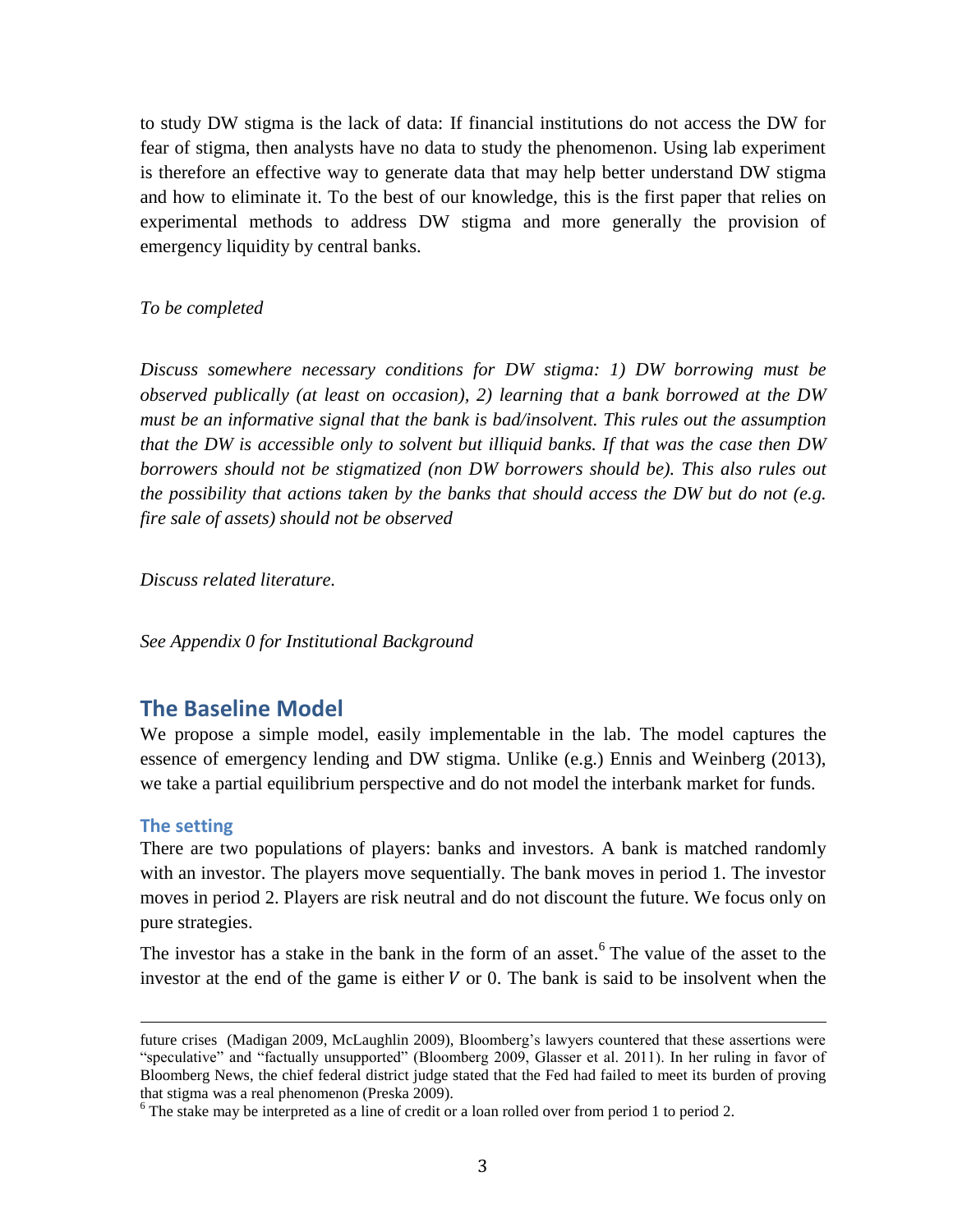asset is worth 0, and it is said to be solvent when the asset is worth  $V$ . The value of the asset is known to the bank at the beginning of the game, but it is revealed to the investor only at the end of the game.

At the beginning of the game, a bank may receive a negative liquidity shock, in which case it is said to be illiquid.<sup>7</sup> An illiquid bank must choose between borrowing 1 unit of liquidity at the DW at a cost dw, or incurring a loss  $c > dw$ .<sup>8</sup> We say there is DW stigma when an illiquid bank chooses not to borrow at the DW. We also call  $c - dw$  the DW premium.

To simplify, we assume that all insolvent banks are illiquid. Thus, there are only three types of banks: solvent-liquid with probability  $P_{SL}$ , solvent-illiquid with probability  $P_{SL}$ and insolvent-illiquid with probability  $P_{\overline{S}\overline{L}} = 1 - P_{\overline{S}\overline{L}} - P_{\overline{S}\overline{L}}$ .

In period 1 an illiquid bank decides whether or not to borrow at the DW.<sup>10</sup> In period 2, the investor decides whether or not to keep its stake in the bank until the end of the game.<sup>11</sup> To simplify, we say that the investor either funds or does not fund the bank. When the investor does not fund the bank, the bank effectively ceases to operate. In this case, the investor gets a termination value  $v < V$  and the bank gets 0 in period 2. If the investor funds the bank, then the investor gets the value of the asset (i.e. 0 or  $V$ ) and the bank gets a continuation profit  $k > 0$  from operating in period 2.<sup>12</sup>

 $\overline{a}$ 

 $<sup>7</sup>$  In practice, the liquidity shock may be caused by a set of depositors who suddenly withdraw their deposits</sup> or by a counterparty who fails to send a payment in time. For an example of the latter see "*Barclays admits borrowing hundreds of millions at Bank's emergency rate*," The Guardian, Aug 30, 2007.

<sup>&</sup>lt;sup>8</sup> The liquidity shock here is net of what the bank can obtain in the interbank market. In other words, the unit of liquidity can be obtained only at the DW. Similar to Ennis and Weinberg  $(2013)$  we interpret c as a combination of pecuniary (e.g. overdraft in the bank's account at the central bank) and non-pecuniary (e.g. loss of reputation) elements.

<sup>&</sup>lt;sup>9</sup> The assumption that a solvent bank may be illiquid reflects some of the rigidities in the interbank market. For instance, Ennis and Weinberg (2013) argue that solvent banks may need to borrow at the DW because they cannot always find a counterparty in the over-the-counter market. Moreover, we do not need to assume that all insolvent banks are illiquid. All we need is the standard assumption that the probability to be illiquid (i.e. to have a need to borrow at the DW) is higher for insolvent banks than for solvent banks.

 $10$  Following Ennis and Weinberg (2013), we assume that the central bank is not able to distinguish insolvent from illiquid banks, and thus lends to every bank at the DW at the same interest rate. In practice, the Fed is not supposed to lend to insolvent banks, but distinguishing insolvent from illiquid banks is difficult. Here, we assume it is impossible. Adding a probability that a DW loan to an insolvent bank can be declined complicates the model and does not change the equilibria discussed below. Further, the inability for the central bank to distinguish insolvent from illiquid banks is a necessary condition to have DW stigma (as discussed by Ennis and Weinberg 2013).

<sup>&</sup>lt;sup>11</sup> In practice, pulling its stake out could mean that the investor cut the line of credit extended to the bank or stop rolling over a loan. In this case the investor gets back the loan's principal but looses on the interest it could have collected at the end of the game if the bank turns out to be solvent.

<sup>&</sup>lt;sup>12</sup> An equivalent interpretation of the model (adopted by e.g. Ennis 2016) is that a firm can embark on a risky project for which it needs funding. The investor decides whether or not to fund the project. If the investor funds the project, then the investor gets either  $0$  or  $V$ , and the firm gets  $k$ . If the investor does not fund the project, then the investor gets an outside option  $v < V$  and the firm gets 0.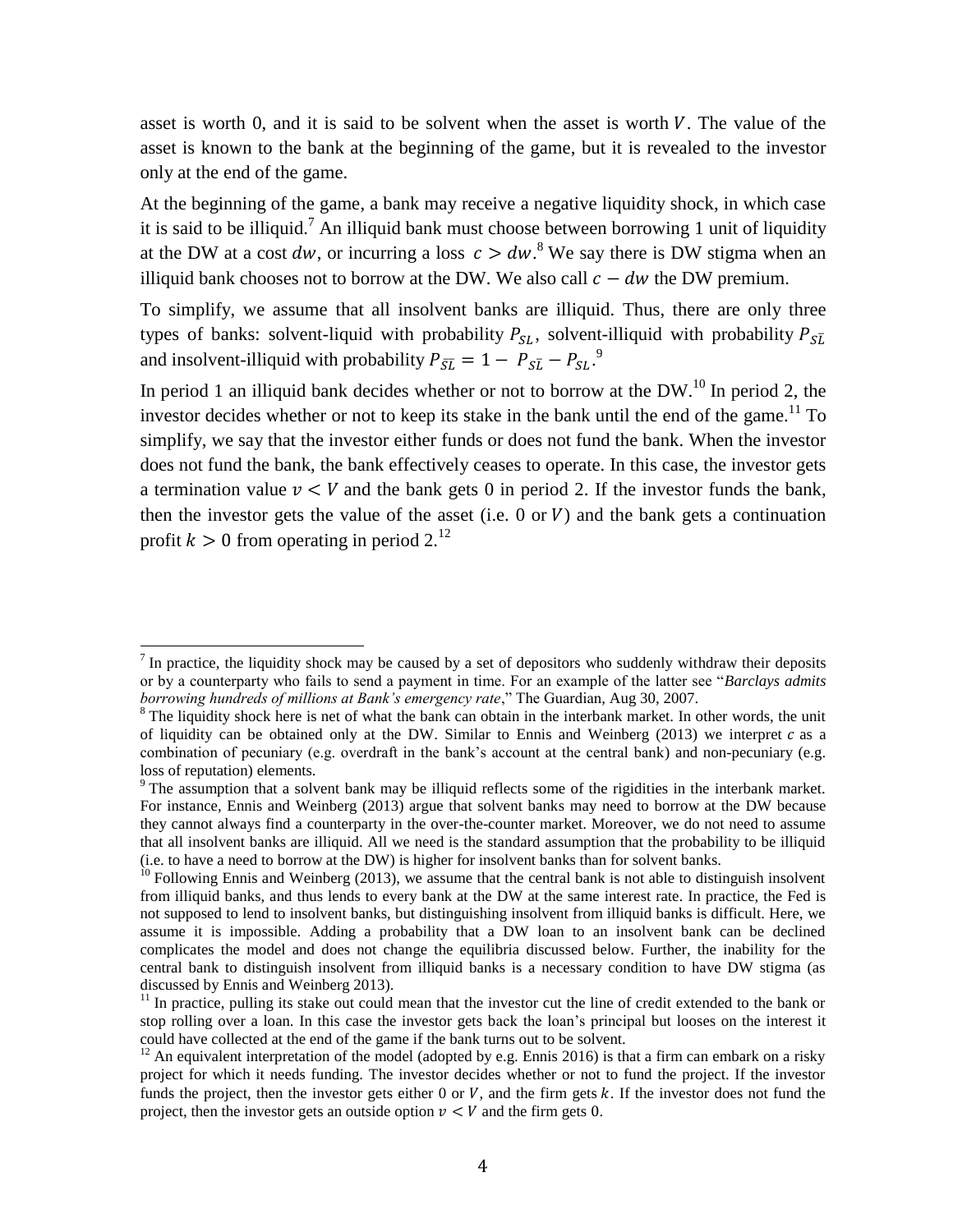In principle, a bank should be able to access the DW anonymously. In practice however, DW borrowings have been made public on occasions.<sup>13</sup> We denote  $\theta$  the probability that a bank's DW borrowing is observed. This information is then used by the investor to update its beliefs about the value of the bank's asset. Thus, there is an indirect cost to DW borrowing because, if observed by the investor, the bank appears more likely to be insolvent to, in which case it may not be funded in Period 2. We say that a DW borrower is "stigmatized" when the investor funds only banks not seen borrowing at the DW.

#### **Restrictions on the parameters**

We impose the following restrictions on the model's parameters:

•  $R1: 0 < dw < c < k \le v < V$ •  $R2: P < \frac{v}{v}$  $\frac{v}{V}$  < p, where  $\frac{P}{P} = \frac{P}{P_{ST}}$  $\frac{r_{SL}}{P_{ST}+P_{ST}}$  and

*R1* guarantees in particular that i) DW borrowing is not strictly dominated  $(dw < c)$ , ii) it is profitable for a bank to operate in period 2 even after incurring the cost  $c (k > c)$ , and iii) it is socially inefficient to fund an insolvent bank  $(k \le v)$ .<sup>14</sup> Because P is the probability that a bank is solvent conditional on being illiquid, the first inequality in *R2* guarantees that ex-ante the investor should not fund a bank that is known to be illiquid  $(v > PV)$ . Because p is the unconditional probability that a bank is solvent, the second inequality in  $R2$  guarantees that it is ex-ante beneficial for the investor to fund a bank.<sup>15</sup>

### **Equilibrium**

 $\overline{a}$ 

Let us define the following two pairs of strategies, the stigma strategy  $St$  and the non stigma strategy  $\textit{NoSt}:$ 

> $St$  {No bank borrows at the DW; Investors fund only banks not seen borrowing at the DW}

<sup>&</sup>lt;sup>13</sup> For instance, during the 2007-2008 financial crisis, the press reported that Deutsche Bank had accessed the DW on the previous business day (see "*Fed fails to calm money markets*," The Financial Times, August 20, 2007). Similarly, Barclays' use of the BoE emergency credit facility was immediately reported in the press (see "*Barclays admits borrowing hundreds of millions at Bank's emergency rate*," The Guardian, August 30, 2007). Finally, a 2009 BoE report concludes that a BBC leak that Northern Rock had received funds from the BoE was instrumental in the bank's demise (see Treasury 2008). Further, as discussed below, (partial) observability is a necessary condition to have DW stigma.

<sup>&</sup>lt;sup>14</sup> Under *R1*, the social surplus when an insolvent bank is not funded (in which case the bank gets 0 and the investor  $v$ ) is larger than the social surplus when an insolvent bank is funded (in which case the bank gets  $k$ and the investor 0)

<sup>&</sup>lt;sup>15</sup> The second inequality in *R2* also implies that in the absence of the DW, the market is not frozen in period 2, as the investor is willing to fund a random bank. This is in contrast with the model of Tirole (2012) and Che et al. (2015) who consider a situation in which a government intervention can jumpstart a market that is otherwise frozen. Unlike other *temporary* government programs implemented during the 2008 financial crisis, however, the DW is a *permanent* facility and its primary role is not to jumpstart a market. Although the presence of the DW does not jumpstart the market under *R2*, we will show that it improves social welfare. Nevertheless we relax *R2* below and show that there cannot be DW stigma in equilibrium in that case.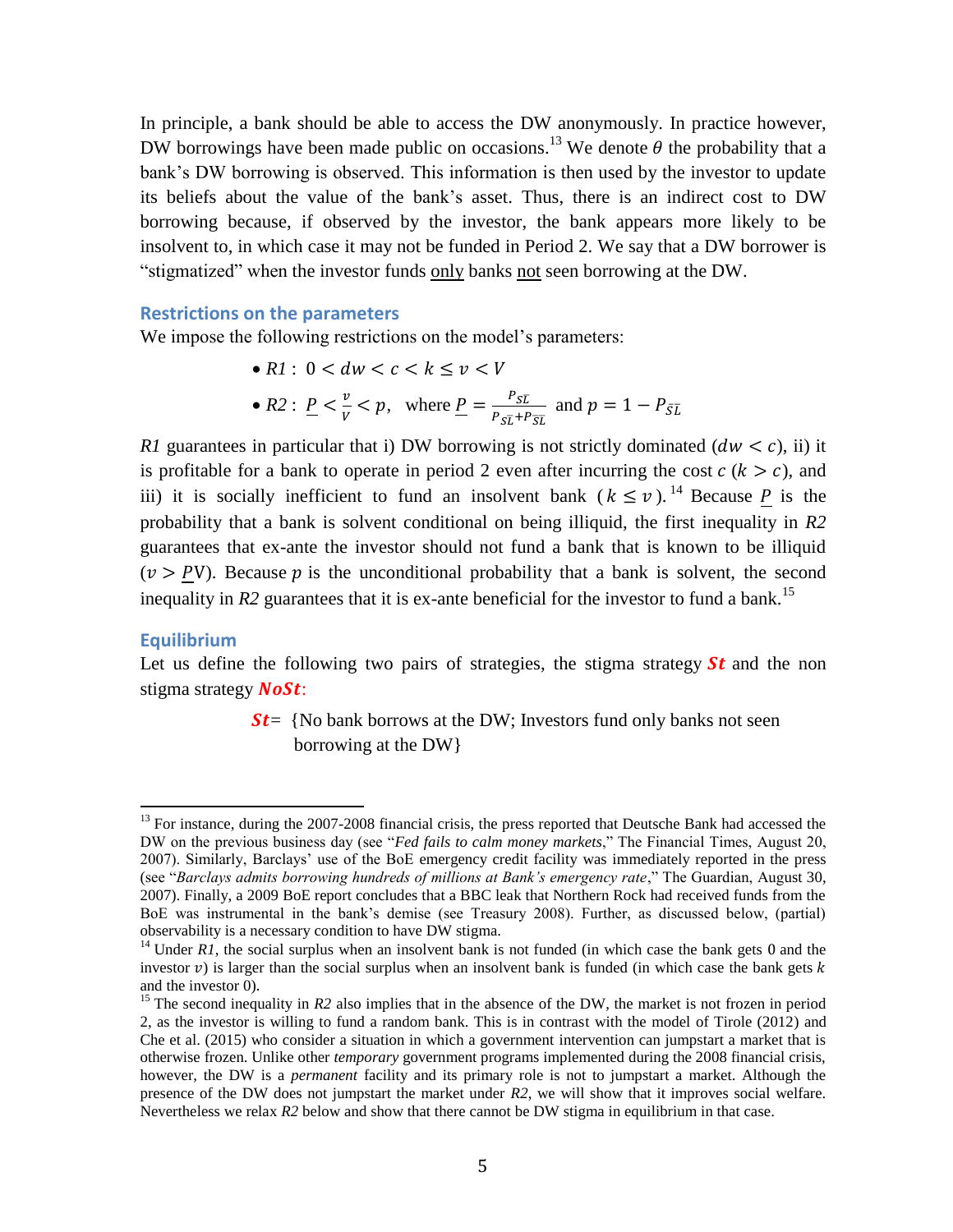**Illiquid banks borrow at the DW; Investors fund only banks not** seen borrowing at the DW}

**Proposition 1**: When  $\theta > \theta_0 = \frac{c}{c}$  $\frac{du}{k}$  the unique equilibrium is **St**, otherwise the unique equilibrium is  $\textit{NoSt.}$ 

**Proof**: see Appendix 1.

As illustrated in the chart below, Proposition 1 states that illiquid banks use the DW only when the probability of being detected is lower than the threshold  $\theta_0$ . DW stigma is therefore an equilibrium phenomenon when  $\theta$  is large enough. Further, DW borrowers are systematically stigmatized in equilibrium.



#### **Comparative statics**

The comparative statics are straightforward. As  $\theta$  increases, the equilibrium switches from strategy profile **NoSt** (where illiquid banks borrow at the DW) to strategy profile **St** (with DW stigma). Thus, consistent with intuition and the positions of many policy makers,  $16$ making DW borrower easier to identify publically can generate DW stigma.

All else equal, the range of  $\theta$  over which DW stigma is an equilibrium phenomenom is wider when the direct and indirect costs of borrowing at the DW are larger. That is, when i) the DW rate dw is higher, ii) the outside option cost  $c$  is lower, and iii) the profit k from operating in period 2 is higher.

As long as conditions  $R1$  and  $R2$  are satisfied, changes in the other parameters (i.e.  $v, V, \theta$ ,  $P_{SL}$ ,  $P_{S\overline{L}}$  and  $P_{\overline{S}\overline{L}}$  do not affect the equilibrium.

### **Social Welfare**

 $\overline{a}$ 

*I guess I assume that lending at the DW to insolvent has no cost (because terms of loan already take counterparty risk into consideration: i.e. loan is adequately collaterized, and rate is high). May be add slight social cost to lending to insolvent.* 

<sup>&</sup>lt;sup>16</sup> In the 2009 Freedom of Information Act lawsuit filed by Bloomberg News, Fed's officials argued that revealing the identity of DW borrowers would stigmatize banks and impede the Fed's ability to respond to future crises (Madigan 2009, McLaughlin 2009). Recognizing the possible adverse consequences of real-time disclosure, the Dodd-Frank Act of 2010 requires the Fed to reveal the identity of DW borrowers only after a lag of two years. Similarly, to mitigate DW stigma, the BoE has recently extended its DW disclosure lag to five quarters (see Bank of England 2013).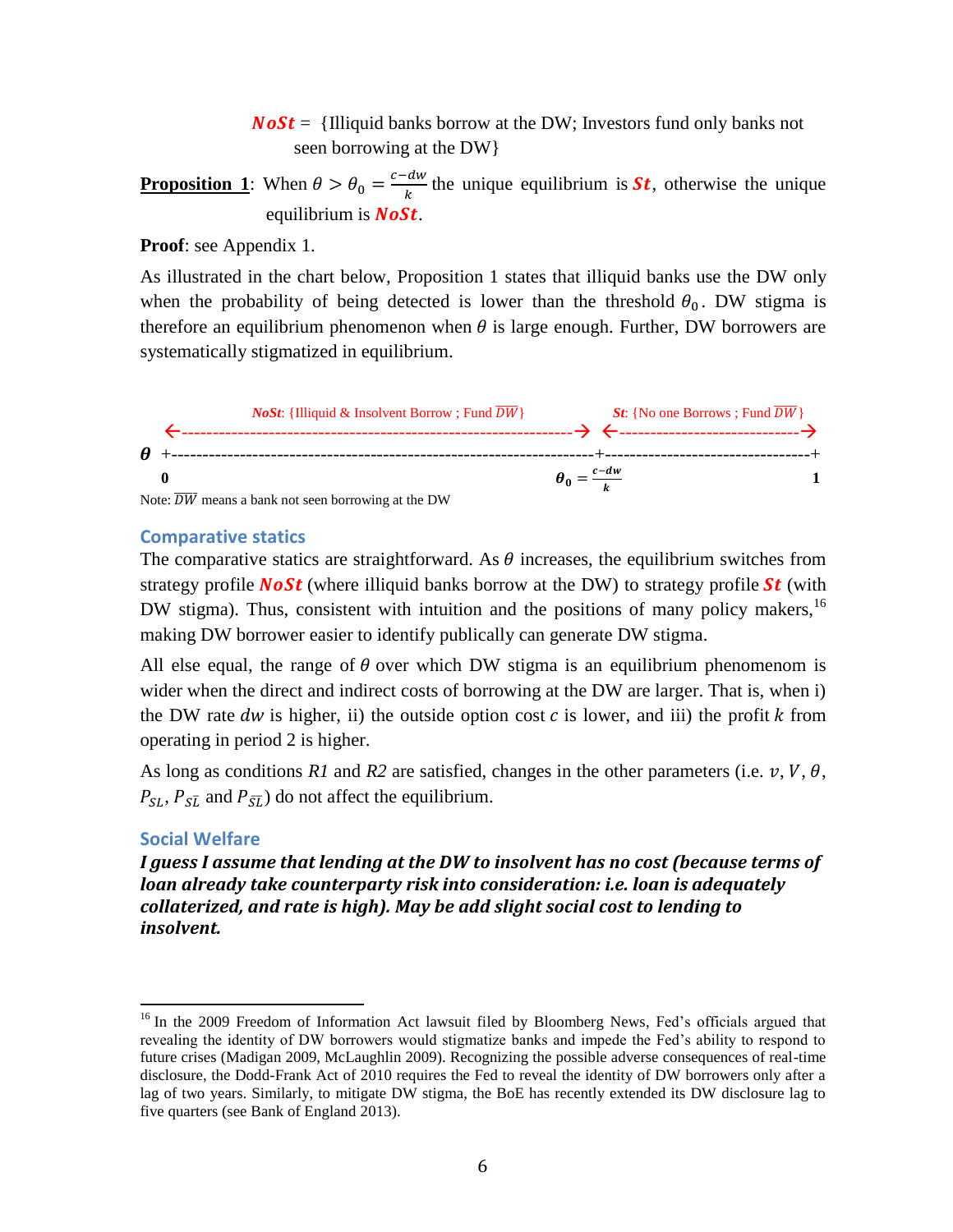The social optimum is obtained when all illiquid banks borrow at the DW and the investor funds solvent banks only.<sup>17</sup> Social welfare in that case is:

$$
W^* = (P_{SL} + P_{S\overline{L}})(k + V) + P_{S\overline{L}}(-dw + k) + P_{\overline{S}\overline{L}}(-dw + v)
$$

In the absence of a DW, the investor lends to every bank and illiquid banks incur a loss  $-c$ . Social welfare in that case is:

$$
W_{\overline{DW}} = k + V(P_{SL} + P_{S\overline{L}}) - c(P_{\overline{S}\overline{L}} + P_{S\overline{L}}),
$$

and we have

$$
W^* - W_{\overline{DW}} = P_{\bar{S}\bar{L}}(v - k) + (P_{\bar{S}\bar{L}} + P_{S\bar{L}})(c - dw) > 0,
$$

where the last inequality comes from R1. W<sup>\*</sup> and  $W_{\overline{DW}}$  can therefore serve as an upper and a lower benchmark to evaluate social welfare when DW borrowing is allowed.

Compared to the case without DW, social welfare remains unchanged when the probability to detect a DW borrower is high and the strategy profile **St** is the equilibrium:  $W_A = W_{\overline{DW}}$ when  $\theta > \theta_0$ . When  $\theta < \theta_0$ , under the equilibrium strategy profile **NoSt**, social welfare is

$$
W_{Noft} = (P_{\bar{S}\bar{L}} + P_{S\bar{L}})(-dw + (1 - \theta)k + \theta v) + P_{S\bar{L}}(1 - \theta)V + P_{SL}(k + V) ,
$$

and we have

$$
W_{Nost}-W_{\overline{DW}}=(P_{SL}+P_{S\overline{L}})(c-dw-\theta k)+\theta[(P_{\overline{S}\overline{L}}+P_{S\overline{L}})v-VP_{S\overline{L}}].
$$

Observe that under *R1*,  $c - dw - \theta k > 0$  when  $0 < \theta < \theta_0 = \frac{c}{\theta}$  $\frac{u}{k}$ . Further, under *R2*  $(P_{\overline{S}\overline{L}} + P_{\overline{S}\overline{L}})v - VP_{\overline{S}\overline{L}} > 0$ . Thus  $W_{\text{NoSt}} - W_{\overline{DW}} > 0$ . In other words, social welfare improves with a well functioning DW that is used by illiquid banks in equilibrium.

How does  $W_B$  compares to  $W^*$ ?

## **Model Extensions**

### **Model with random requirement to borrow at the DW ("arm twisting")**

We now modify the baseline model by imposing that a bank may be required to borrow at the DW. Specifically, each bank at the beginning of period 1 may be selected at random with a probability  $\alpha$ , where we will assume that  $\alpha$  is small. The selected banks, regardless of whether they are liquid or illiquid, are told they must borrow at the DW. Thus, in period 1, the illiquid non-selected banks have to decide whether or not to borrow at the DW. In contrast, liquid banks and the randomly selected banks have no decisions to make in period 1. Below, we differentiate involuntary DW borrowing by the selected banks, from voluntary borrowing by the illiquid non-selected banks.

The two pairs of strategies:

l

 $17$  It can be argued that the social optimum is obtained when insolvent banks are not allowed to borrow at the DW. This would not change the nature of the welfare comparisons conducted below.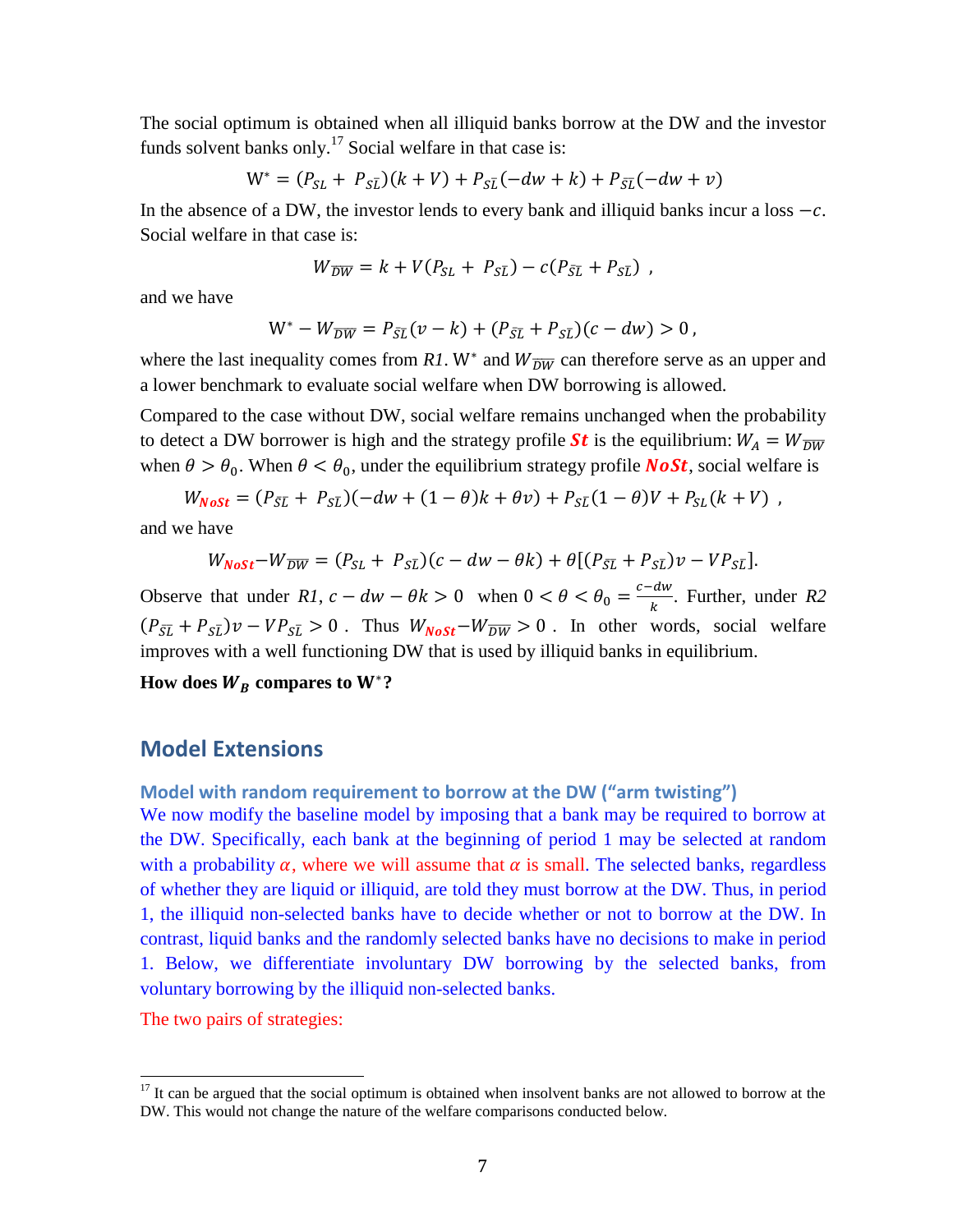#### **Proposition 2**: When  $\theta < \theta_0 = \frac{c}{c}$  $\frac{u_w}{k}$  the unique equilibrium is **NoSt**, otherwise there is no equilibrium.

Proposition 2 shows that imposing that even a small fraction  $\alpha$  >0 of banks must borrow at the DW eliminates the stimgma strategy  $St$  as an equilibrium even when the probability of detection  $\theta$  < 1 is high. The only possible equilibrium, is the no stigma equilibrium **NoSt** (in which every non-selected illiquid bank borrow at the DW) when the probability of detection is small enough (i.e.  $\theta < \theta_0$ ).

#### **Model with endogenous probability of detection**

Practitioners often argue that the probability to identify DW borrower at the DW decreases with the number of banks that borrow at the DW. In other words,  $\theta$  is endogenous and  $\theta'(n)$  < 0, where *n* is the number of banks that borrow at the DW. We now have a coordination problem with asymmetric information. Define the threshold  $n_0$  such that  $\theta(n_0) = \frac{c}{\sqrt{2}}$  $\frac{du}{k}$ . It is easy to verify that if there is a critical mass  $n > n_0$  of DW borrowers, then borrowing at the DW is a dominant strategy for an illiquid bank. Thus **NoSt** is an equilibrium. Conversely, if there is <u>not</u> a critical mass (i.e.  $n < n_0$ ) of DW borrowers, then borrowing at the DW is dominated for an illiquid bank. Thus,  $St$  is also an equilibrium.

To sum up, when the probability of being detected is endogenous, there are two pure strategy equilibria, one bad equilibrium (i.e. with lower social welfare) with DW stigma in which no bank borrows at the DW, and one good equilibrium without DW stigma in which every illiquid bank borrows at the DW.

If we combine an endogenous probability of detection and a (small) random requirement to borrow at the DW, then there is only a unique equilibrium without stigma,  $\textit{NoSt}$ , in which every non-selected illiquid bank borrow at the DW.

*Note that this might be a particularly interesting model to implement in the lab because it has two equilibria (one good and one bad) and it will be interesting to know which one subjects are drawn to. Then, it will be interesting to study which lever needs to be pulled to get subjects to switch from one to the other. In particular, changing the critical mass of DW borrowers by modifying dw, c or k, may help steer subjects toward the good equilibrium. Note also that one of the policy enacted by the Fed in 2007 was a form of "arm twisting" in which it "forced" a number of liquid-solvent banks to borrow at the DW, which is equivalent to trying to create a critical mass.*

#### **Heterogeneous illiquidity cost**

We now relax the assumption that the cost of avoiding the DW is the same across illiquid banks. Instead, we now assume that the cost of not borrowing at the DW is  $c_l$  for the some banks and  $c_h > c_l$  for others. To simplify, we assume that insolvent banks have a cost while solvent-illiquid banks may have a cost  $c_l$  or  $c_h$ . So there are now four types of banks: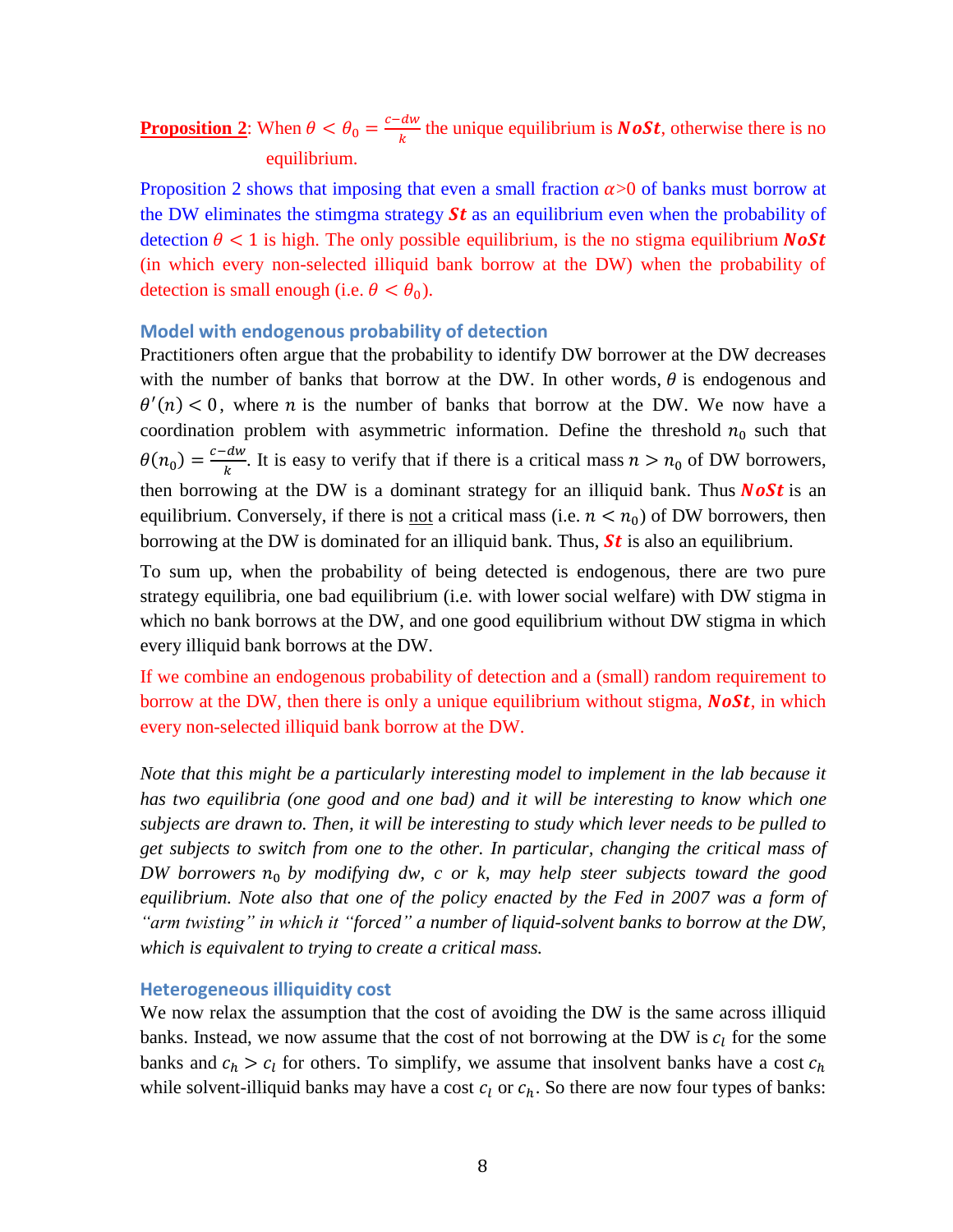solvent-liquid (with probability  $P_{SL}$ ), solvent-illiquid with a low illiquidity cost (with probability  $P_{S\bar{L}c}$ , solvent-illiquid with a high illiquidity cost (with probability  $P_{S\bar{L}c}$ ) and insolvent-illiquid (with probability  $P_{\overline{S}\overline{L}} = 1 - P_{S\overline{L}c_1} - P_{S\overline{L}c_h} - P_{SL}$ ).

When  $c_l < dw < c_h$  the low cost illiquid banks do not borrow at the DW. The model is then formally equivalent to the baseline model under  $c = c<sub>h</sub>$ . Hence, as illustrated in the chart below, we have the same equilibria strategy profiles **St** and **NOST** as in the baseline model. We now consider the case  $dw < c_l$  in which case the probability that a bank is solvent conditional on being illiquid in *R2* becomes  $P = \frac{P_{SLC_1}}{P_{SLC_2}}$  $\frac{SL_{l}}{P_{S\bar{L}C_{l}}+P_{S\bar{L}C_{l}}+P_{\overline{S}\bar{L}}}$ . Consider the additional strategy profile

> $C = \{Only high cost illiquid banks borrow at the DW; Investors fund only$ banks not seen borrowing at the DW}

**Proposition 2:** St is an equilibrium when  $\theta > \frac{c}{\epsilon}$  $\frac{du}{k}$ , **NOST** is an equilibrium when  $\theta < \frac{c}{\tau}$  $\frac{c_d - dw}{k}$ , and **C** is an equilibrium when  $\frac{c_l - dw}{k} < \theta < \frac{c_l - dw}{k}$  $\frac{-uw}{k}$ .

Proof: see Appendix 2.

 $\overline{a}$ 

The different equilibria are illustrated in the chart below.



Note:  $\overline{DW}$  means a bank not seen borrowing at the DW

Thus, decreasing the cost of the DW from  $dw_1 > c_l$  to  $dw_2 < c_l$  has now two effects, it widen the range of  $\theta$  values for which DW borrowing by high cost illiquid banks is an equilibrium, and it creates an additional equilibrium under which all illiquid banks borrow.<sup>18</sup>

*Note: This model will be particularly interesting/necessary when we look at the impact of a liquidity auction like TAF (in which you can entice low cost banks to bid at the auction* 

<sup>&</sup>lt;sup>18</sup> Other forms of heterogeneity between illiquid banks produce similar types of equilibria. For instance, consider the baseline model and assume that the continuation profit is equal to  $k + \alpha$  (with  $\alpha > 0$ ) for a solvent bank and  $k$  for an insolvent bank, so that, when funded, solvent banks earn more in period 2 than insolvent banks. In that case **St** is an equilibrium when  $\theta > \frac{c}{\pi}$  $\frac{dw}{k}$ , **NOST** is an equilibrium when  $\theta < \frac{c}{k}$  $\frac{-uw}{k+\alpha}$ , and **D** is an equilibrium when  $\frac{c-dw}{k+\alpha} < \theta < \frac{c}{n}$  $\frac{dw}{k}$ , where the strategy profile **D** is {Only insolvent banks borrow at the DW; Investors fund only banks not seen borrowing at the DW}.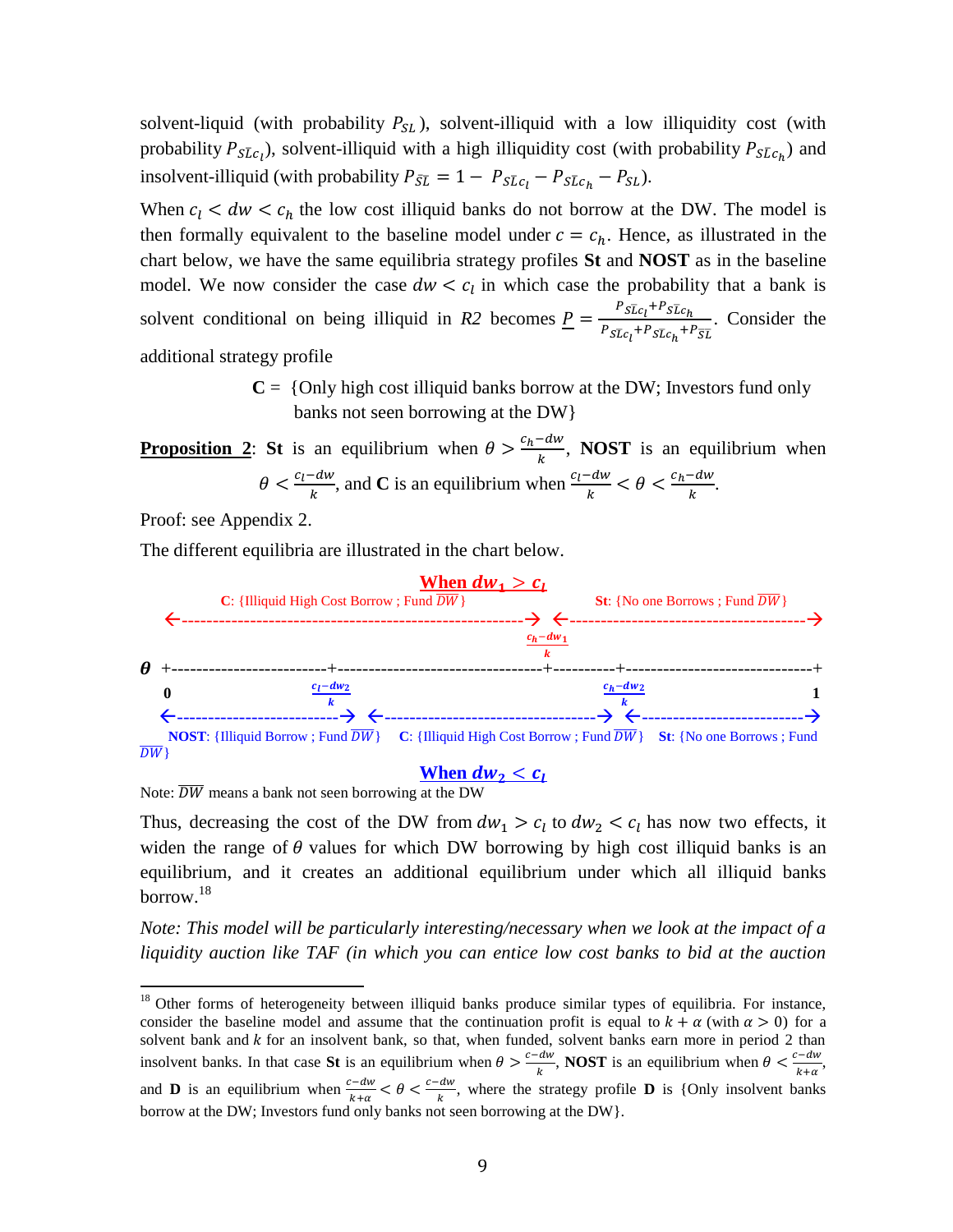*even when they have no incentive to go to the DW). This model may also be interesting to look more precisely at the impact of changing the DW rate dw.* 

#### **Model with frozen markets**

Consider the baseline model and denote  $\overline{P}$  the probability that a bank is solvent conditional on not being seen borrowing at the DW when every illiquid bank borrow at the DW:

$$
\bar{P} = \frac{P_{SL} + (1-\theta)P_{SL}}{P_{SL} + (1-\theta)(P_{SL} + P_{SL})} > p \quad ,
$$

where  $p = 1 - P_{\overline{SL}}$  is the unconditional probability of being solvent. We now replace restriction *R2*, in the baseline model by:

• 
$$
R2'
$$
:  $p < \frac{v}{V} < \overline{P}$ ,

Because  $v > pV$ , the investor does not fund a random bank in period 2. Thus, in the absence of the DW, the market is frozen in period 2.

**Proposition 3**: When  $\theta < \theta_0 = \frac{c}{c}$  $\frac{du}{k}$  the unique equilibrium is *NoSt*, otherwise there is no equilibrium in pure strategy.

Proof: See Appendix 3.



Note:  $\overline{DW}$  means a bank not seen borrowing at the DW

As illustrated in the chart above, there are no equilibria in which illiquid banks do not borrow at the DW. This means that DW stigma cannot be an equilibrium phenomenon in this case. Further, when  $\theta < \theta_0$ , the investors funds the banks not seen borrowing at the DW in equilibrium. Thus, the DW serves as a screening device which enables to jumpstart the funding markets in period 2.

*Note: while the fact that the DW can jumpstart the funding market in period 2 is interesting, I am not sure it is worth implementing this model in the lab, in part because it cannot generate DW stigma in equilibrium*

### **Parameters for experiment**

Possible values for the parameters are:  $k = 50$ ,  $c = 40$ , and  $dw = 20$ . The first part of restriction *R1* ( $0 < dw < c < k$ ) is satisfied. These parameters values imply that the threshold for the probability of being detected is  $\theta_0 = \frac{c}{\sqrt{a}}$  $\frac{u_w}{k}$  = 40%. This set of parameters enables easy changes in the cost of the DW (a treatment variable). In particular, subtracting (respectively adding) 5 to  $dw = 20$  increases (respectively decreases) the threshold  $\theta_0$  by 10%. For instance,  $dw = 10$  yields  $\theta_0 = 60\%$ .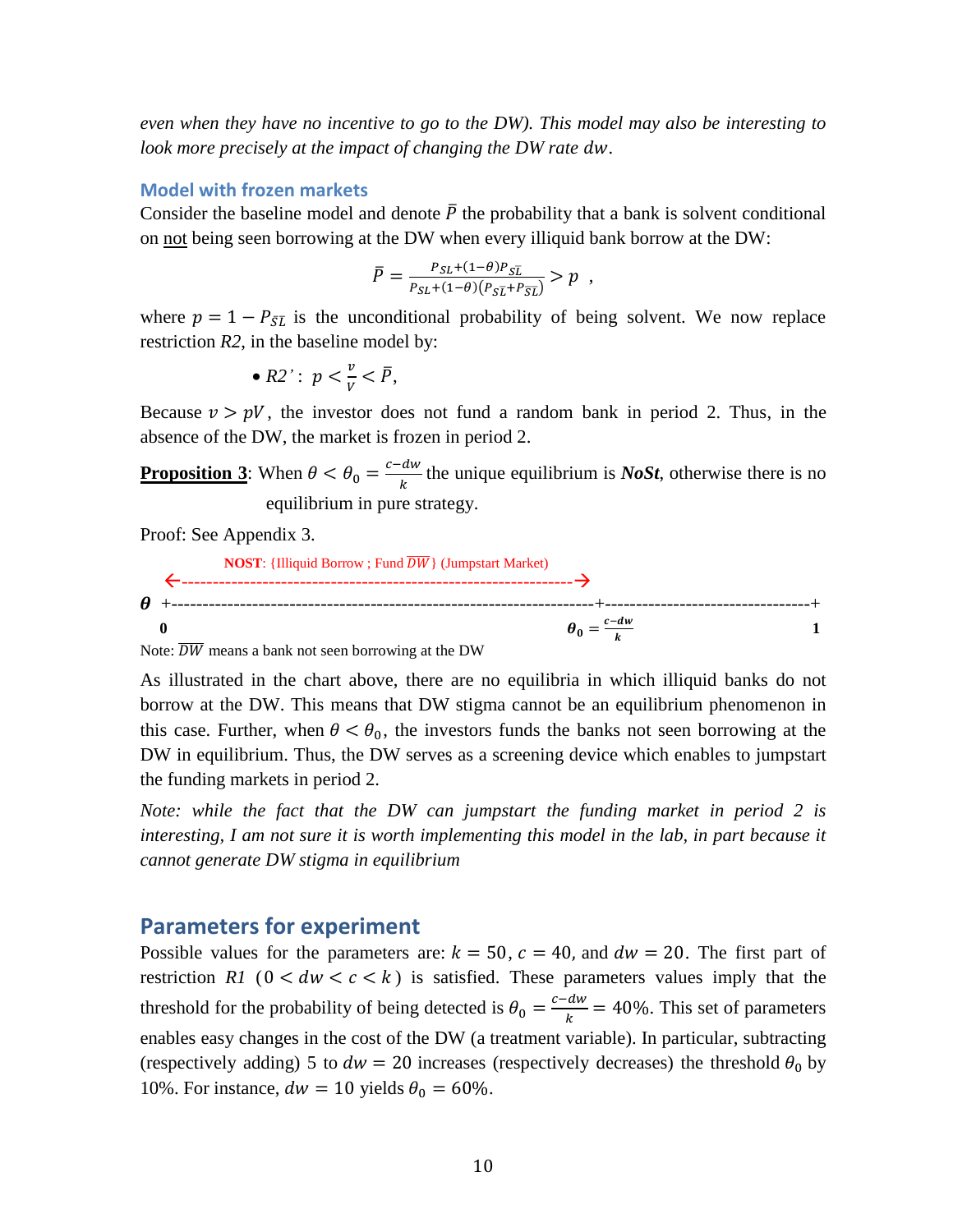For the case in which the probability of being seen borrowing at the DW is endogenous we could have groups of 5 banks with the following probabilities:  $\theta(1) = 2/3$ ,  $\theta(2) = 1/2$ ,  $\theta(3) = 1/3$ ,  $\theta(4) = 1/6$ , and  $\theta(5) = 0$ . So in this case, it would require 3 DW borrowers to cross the threshold of  $\theta_0 = 40\%$ . These probabilities, as well as the number of banks required to cross the threshold  $\theta_0$ , would then be adjusted depending on the treatment.

With respect to the types' probabilities, I would suggest  $P_{SL} = 1/2$ ,  $P_{SL} = 1/6$  and  $P_{\overline{SL}} = 1/3$ . So the unconditional probability that a bank is solvent  $p=1-P_{\overline{SL}}=2/3$  and the probability that a bank is solvent conditional on being illiquid  $\underline{P} = \frac{P}{R}$  $\frac{r_{SL}}{P_{ST}+P_{ST}}$  =1/3. The constraint *R2* is then  $\underline{P} = \frac{1}{2}$  $\frac{1}{3} < \frac{v}{V}$  $\frac{v}{V}$  <  $p = \frac{2}{3}$  $\frac{2}{3}$ . Setting  $V = 100$  and  $v = 50$  would be such that  $\frac{v}{V} = 1/2$  is half way between  $\underline{P}$  and  $\overline{p}$ . As a result, an investor has as much incentive to not fund a bank know to be illiquid ( $PV = 33.3 < v = 50$ ), than to fund a random bank ( $v = 50 < pV =$ 66.6).

In each session, the subjects are divided in an equal number of banks and investors. In each round, a bank is matched randomly to an investor. I suggest using the strategy method: In period 1 of a round, the subject playing the bank is asked to decide i) whether he will borrow at the DW if he turns out to be solvent-illiquid and ii) whether he will borrow at the DW if he turns out to be insolvent-illiquid. Similarly, we ask the subject playing the bank to decide i) whether he will fund a bank seen borrowing at the DW and ii) whether he will fund a bank not seen borrowing at the DW. After decisions are made, uncertainty is resolved (i.e. the type of the bank is drawn and the bank is seen or not seen borrowing at the DW). One of the main advantages of using the strategy method in this experiment is that we do not have to recruit subjects to play the solvent-liquid banks (which have no decision to make).

I also suggest providing plenty of feedback between rounds. In particular, both the bank and the investor should be told what their own type and payoff were at the end of each round. Further, summary measures about the rest of the subjects should also be provided. In particular, we should report the proportion of banks that ended up being seen borrowing at the DW, the proportion of banks that were funded conditional on being seen at the DW, and the proportion of banks that were funded conditional on not being seen at the DW.

Finally, I do not see an issue framing the experiment using terms like "bank," "investor," "insolvent," and "illiquid." However, I think we could use something like "emergency lending facility" instead "discount window" because the latter is unlikely to mean anything to subjects.

## **Questions and Experimental Treatments**

I think question 1.1 and 1.2 could be a first paper. Question 2 and 3 could each be a different paper.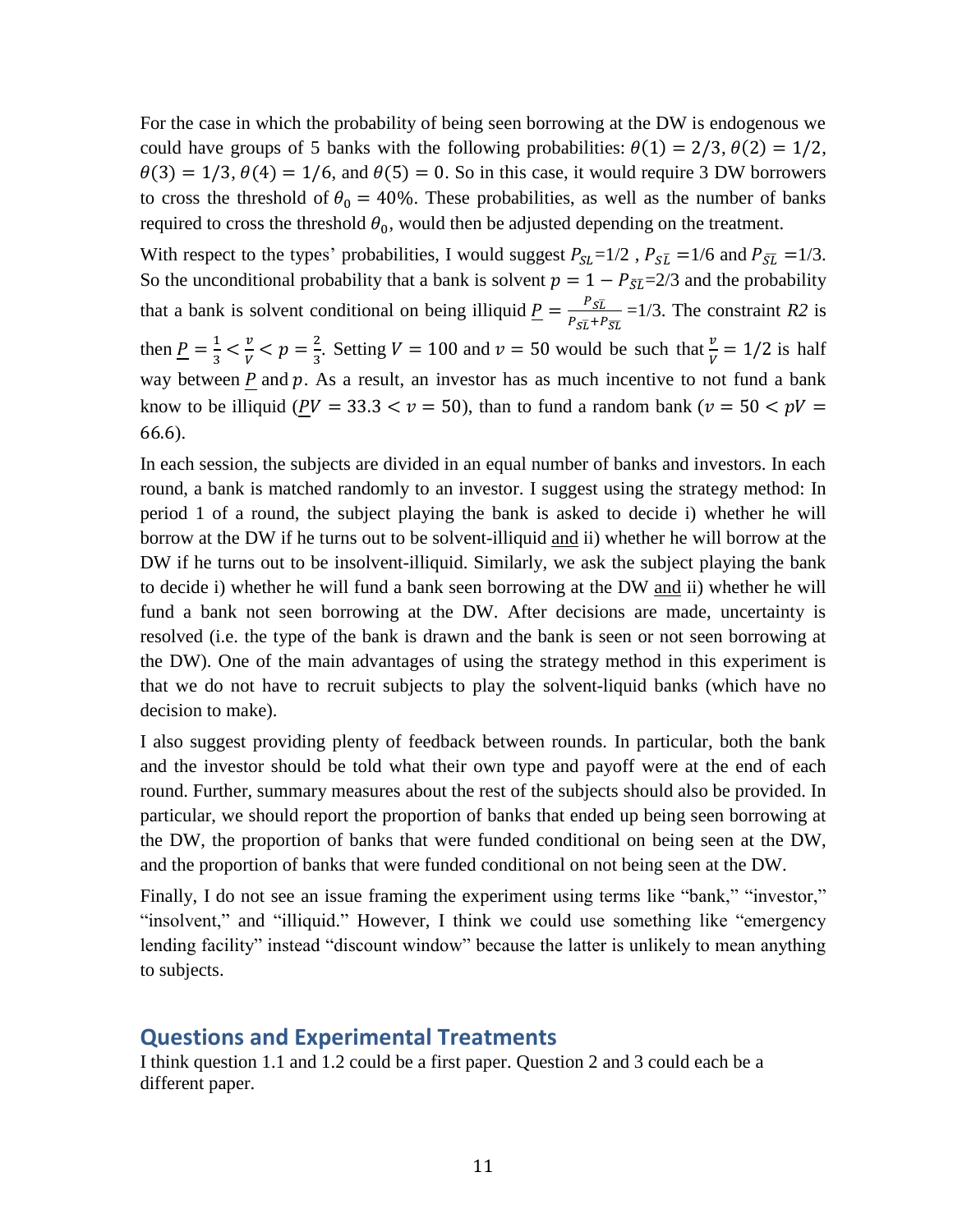#### **Question 1.1: Is DW stigma an equilibrium or a behavioral phenomenon?**

To address this question we could take the baseline model and set the probability of detection  $\theta$  above and below the threshold  $\theta_0 = \frac{c}{\sqrt{a}}$  $\frac{du}{k}$ . When  $\theta$  is below the threshold there should not be DW stigma in equilibrium. When  $\theta$  is above the threshold there should be DW stigma in equilibrium. With the parameters in the previous section in which  $\theta_0 = 0.4$ , we could start with  $\theta = 0.3$  and  $\theta = 0.5$ . If there is DW stigma when  $\theta = 0.3$  we should try a lower value such as  $\theta = 0.1$ . Further, it might be interesting to test some of the comparative statics. In particular, for a given  $\theta$ , how do subjects react when we change the DW rate  $dw$ , or the loss c vary? Are subjects able to switch from a bad equilibrium with DW stigma to a good equilibrium without DW stigma? In all of those cases, it would also be interesting to verify how social welfare compares to the theoretic benchmarks. Finally, it will interesting to look at this question with the model where the probability of detection is endogenous because there are two equilibria, one good (without DW stigma) and one bad. In fact, this model with endogenous probability of detection may be the most interesting.

## **Question 1.2: If DW stigma is a behavioral phenomenon, then how can it be eliminated?**

In August 2007, the Fed tried at least three strategies to alleviate DW stigma that could be tested in the lab: i) lower the cost of the DW  $(dw)$ , ii) "cheap talk," i.e. tell banks it would be better for them to go to the DW, iii) "arm twisting," force a number of solvent-liquid banks to borrow at the DW. I am sure there other policies I have not thought about that should be tested. Again, it might be interesting to look at this question with the model where the probability of detection is endogenous to test whether subjects switch from the bad to the good equilibrium.

#### **Question 2: Does a liquidity auction (like TAF) solve DW stigma?**

Consider the model in which illiquid banks have different illiquidity costs. Say there are *N* illiquid banks. Set the parameters such that the low cost illiquid banks should not borrow at the DW in equilibrium. Run a first treatment in which illiquid banks can get liquidity only at the DW. Run a second treatment in which there is an additional period, period 0. In period 0 there is a liquidity auction in which we (i.e. the central bank) allocate  $n < N$  units of liquidity with a sufficiently low reserve price so that low cost illiquid bank should be bidding. Similar to the TAF we could use a uniform price auction. Those who did not get liquidity at the auction can then borrow at the DW is they wish to do so. At the beginning of period 2 the investor observes with probability  $\theta$  whether the bank received liquidity from the central bank (i.e. at the auction or at the DW). Again it might be interesting to have  $\theta$  endogenous. In 2008, such an auction (the TAF) seem to have solved the DW problem. Is it the same in the experiment? If so, why? Does it depend on the number of units  $n$  allocated at the auction? Does it depend on the low reserve price at the auction? Does it depend on the fact that we are attracting at the auction banks with low liquidity cost that would not go to the DW otherwise?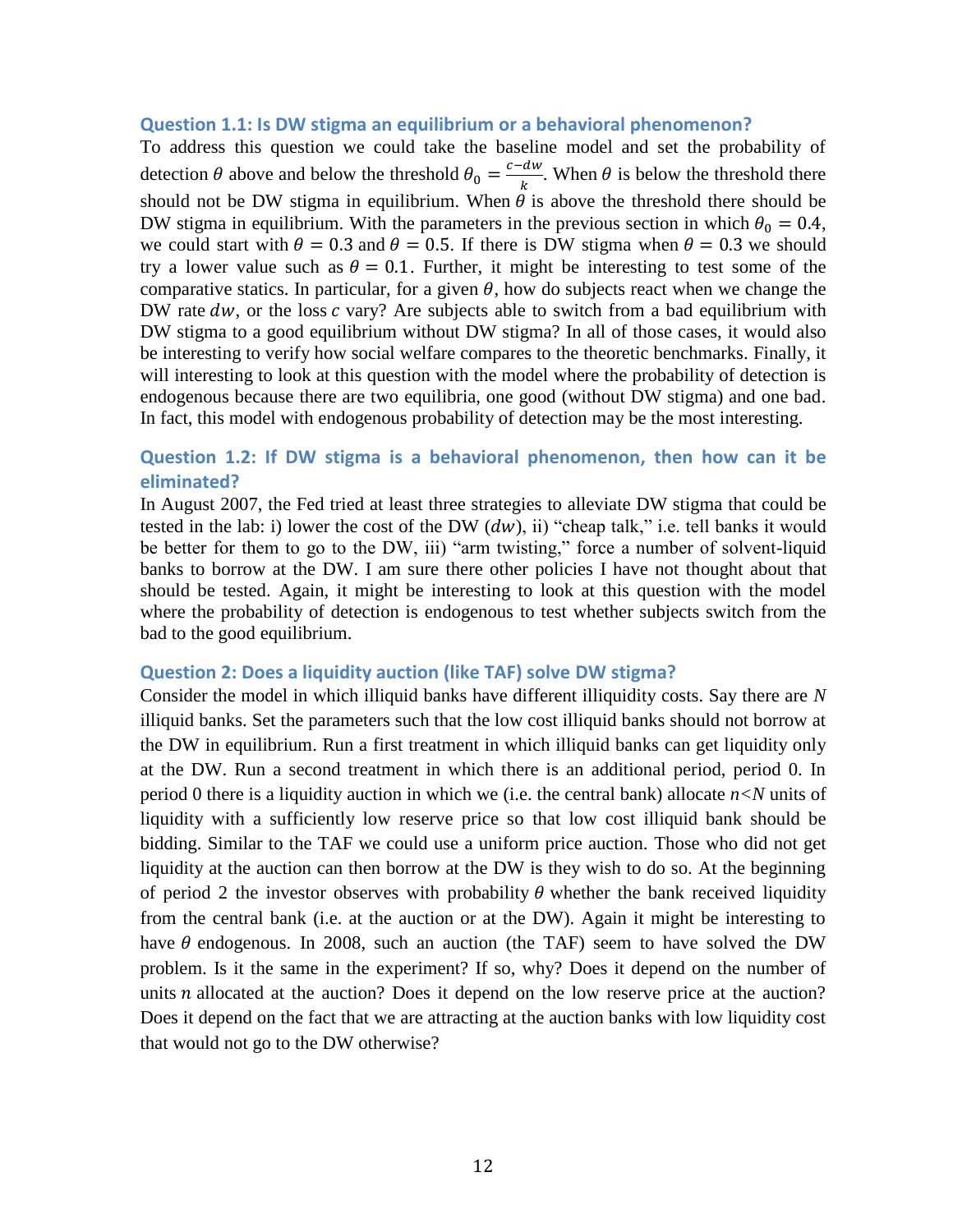## **Question 3: How best to provide emergency lending without stigma? (To be Completed)**

This issue is particularly relevant, as several central banks, including the Fed and the Bank of England, have been considering several possible modifications to their emergency lending facility in the wake of the recent financial crisis. The mechanisms we could compare would include in particular a standard DW, a TAF like auction facility, an insurance mechanism (in which financial institutions could purchase ex-ante an insurance against negative liquidity shock), and an option mechanism (in which financial institutions could pre-purchase options to withdraw a liquidity from the central bank at a certain rate). I have not thought too much at this point about how to implement these different mechanisms in the lab.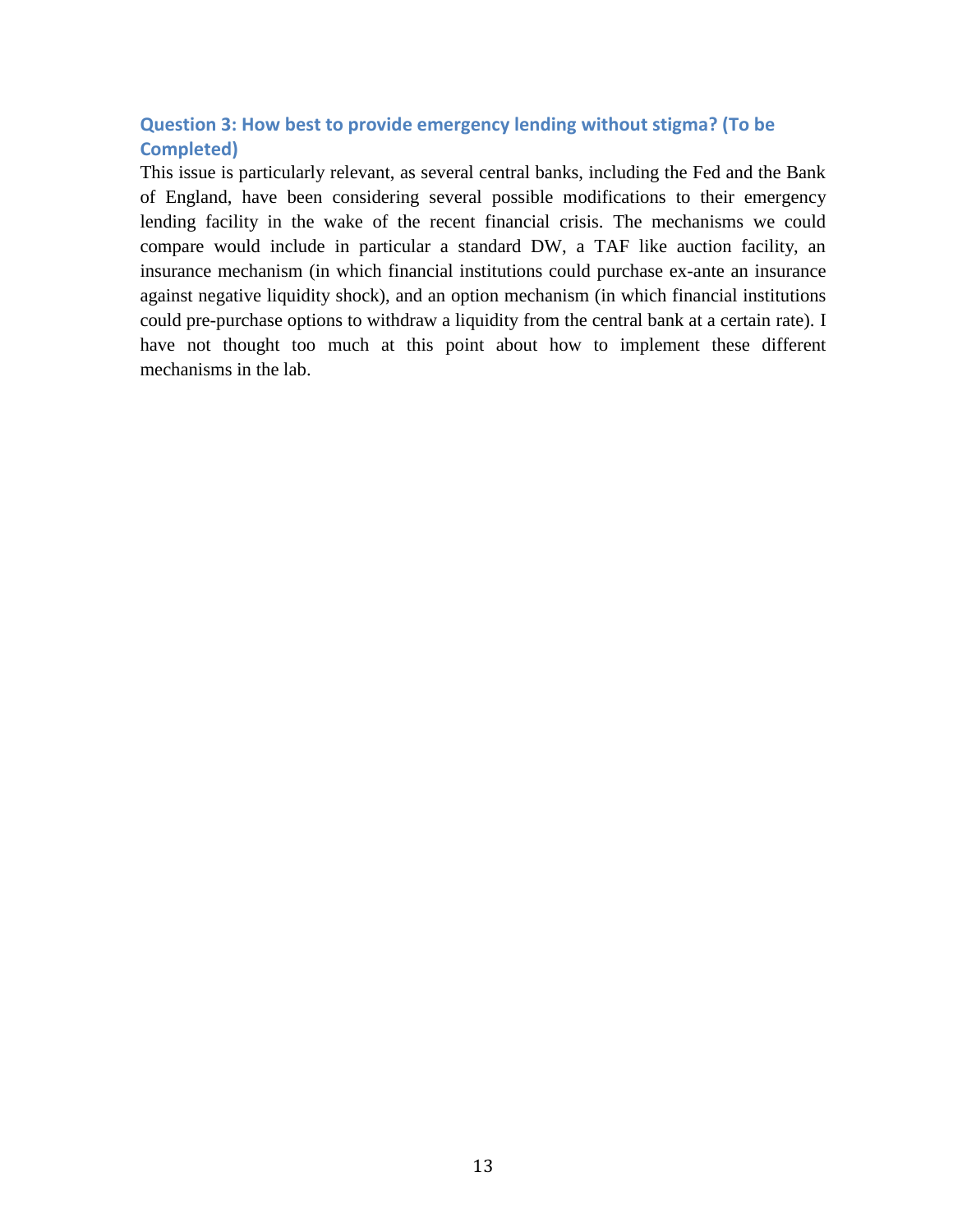## **Appendix 0: Institutional Background<sup>19</sup>**

In this section, we provide a brief historical perspective on the DW and the provision of emergency liquidity by the Fed emphasizing the issue of stigma.

### **The Discount Window**

Lending from the DW is in the form of "advances," which are (typically) overnight loans evidenced by promissory notes of the borrowing bank and secured by adequate collateral. All depository institutions that maintain reservable transaction accounts or non-personal time deposits are entitled to borrow at the DW. These include any FDIC-insured bank, savings or mutual bank, insured credit union, and US branch and agency of a foreign  $bank<sup>20</sup>$ 

The question of stigma has been a lingering issue throughout the history of the DW and led to fundamental reforms in 2003. Prior to 2003, banks in distress could borrow from the DW at a rate below the Fed target rate. Because of the subsidized rate, the Fed was concerned about "opportunistic overborrowing" by banks. Accordingly, before accessing the DW, a bank had to satisfy the Fed that it had exhausted private sources of funding and that it had a genuine business need for the funds. Hence, if market participants learned that a bank had accessed the DW, then they could conclude that the bank had limited sources of funding. The *old* DW regime therefore created a perception of stigma since DW borrowers revealed financial weakness to the Fed and possibly to competitors. These concerns may have deterred banks from accessing the DW even if they had an urgent need for funds.

To address concerns about DW stigma, the Fed fundamentally changed its DW policy on January 9, 2003. In Regulation A, the Fed classified DW loans into primary credit, secondary credit and seasonal credit. Financially strong and well-capitalized banks can borrow under the primary credit program at a penalty rate above the target fed funds rate (rather than a subsidized rate under the *old* DW regime). Other banks use the secondary credit program and pay a rate higher than the primary credit rate. Finally, seasonal credit is for relatively small banks with seasonal fluctuations in reserves. By far, the most common form of DW borrowing (roughly 99% of the volume over recent years) is through the primary credit program. Therefore, our focus in this paper is exclusively on the primary credit facility. Further, whenever we refer to the DW, we mean the DW primary credit facility.

The new DW is a "no questions asked" facility for primary credit. Namely, the Fed no longer establishes a bank's sources and needs for funding. Instead, primary credit for overnight maturity is allocated with minimal administrative burden. Hence, borrowing from the new DW need not be motivated by pressing funding needs or signal financial weakness.

l

 $19$  This section borrows from Armantier et al. (2015)

 $^{20}$  For exact DW eligibility criteria see http://www.frbdiscountwindow.org/discountwindowbook pf.pdf.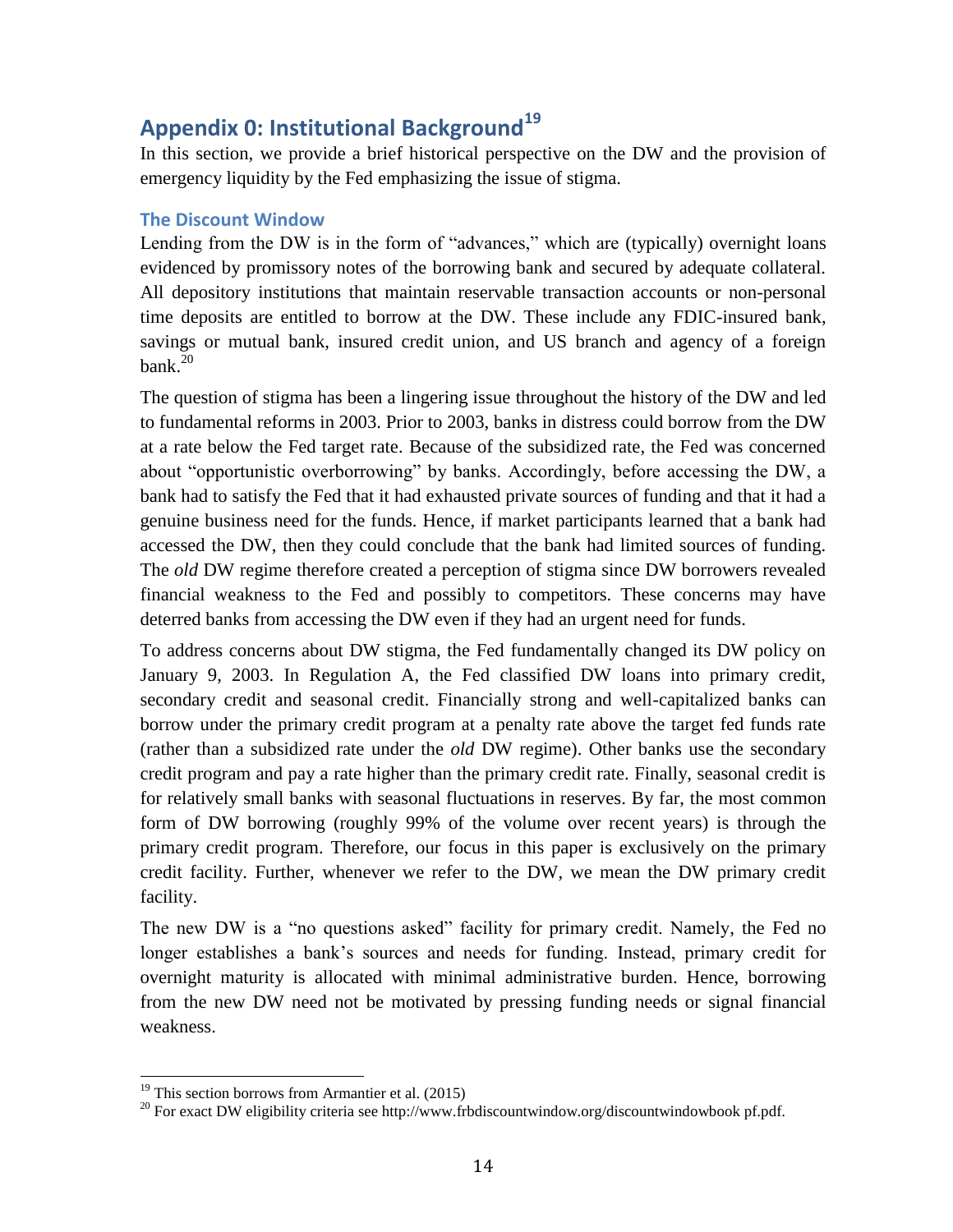Despite these changes, DW borrowing remained sparse after 2003 and perceptions of stigma resurfaced at the onset of the recent financial crisis. By the end of the summer of 2007, financial institutions were perceived to face serious liquidity shortages for term funding (Hilton and McAndrews 2011). To encourage borrowing, the Fed reduced the DW penalty (i.e. the spread over the target rate) from 100 basis points to 50 basis points on August 17, 2007 and increased the term of DW financing from overnight to as long as 30 days. In addition, the Fed issued statements that DW borrowing would be viewed as a sign of strength and not a sign of weakness (Hilton and McAndrews 2011). These policy changes, however, generated little DW borrowing in the second half of 2007. Stigma was believed to be the main contributing factor to the persistent reluctance in accessing the DW, as illustrated by the earlier quote from then Chairman Bernanke.

### **The Term Auction Facility**

l

In response to persistently adverse liquidity conditions in the interbank markets, the Fed announced the creation of the Term auction facility (TAF) on December 12, 2007. The TAF was designed as an alternative to the DW to provide term funding. One of the primary objectives of the TAF was to eliminate any perception of stigma attached to borrowing from the DW. A total of 60 TAF auctions were conducted every two weeks between December 17, 2007 and March 8, 2010 when the TAF program was terminated. The amount of credit allocated by the Fed at each auction varied from \$20 billion initially to \$150 billion at the peak of the crisis. With a few exceptions, the terms of the funds allocated were 28 days, and after August 11, 2008, 84 days.

Since the TAF was introduced as an alternative to the DW, the two facilities shared a number of important features. Funding was offered under the two facilities against the same collateral, using identical haircut calculations. In addition, the same institutions, namely those deemed in sound financial condition by their Federal Reserve District Bank, had access to both facilities. Finally, at the time, the identities of borrowers were not disclosed at either facility.

The TAF and the DW facilities are also different in several respects. First, the DW offers a posted rate determined by the Fed, while the borrowing rate at the TAF was set competitively at an auction. More precisely, TAF bids were accepted in descending order of rates until the funds supplied at the auction were exhausted. The borrowing rate for all winning bidders was then set to the lowest accepted bid rate (the "stop-out rate"). $^{21}$  Second, the amount of credit allocated at a TAF was fixed by the Fed before each auction, while the amount of credit available to the banking system at the DW is limited by the amount of collateral posted by banks at the Fed. At the bank level, borrowing at both facilities was limited by the amount of collateral the bank had posted at the Fed, but a bank's TAF borrowing was further limited to 10% of the total amount supplied by the Fed at the

 $21$  For undersubscribed auctions, the TAF borrowing rate was automatically set to the overnight index swap (OIS) rate until January 12, 2009 and the Fed's rate of interest on excess reserve balances afterward.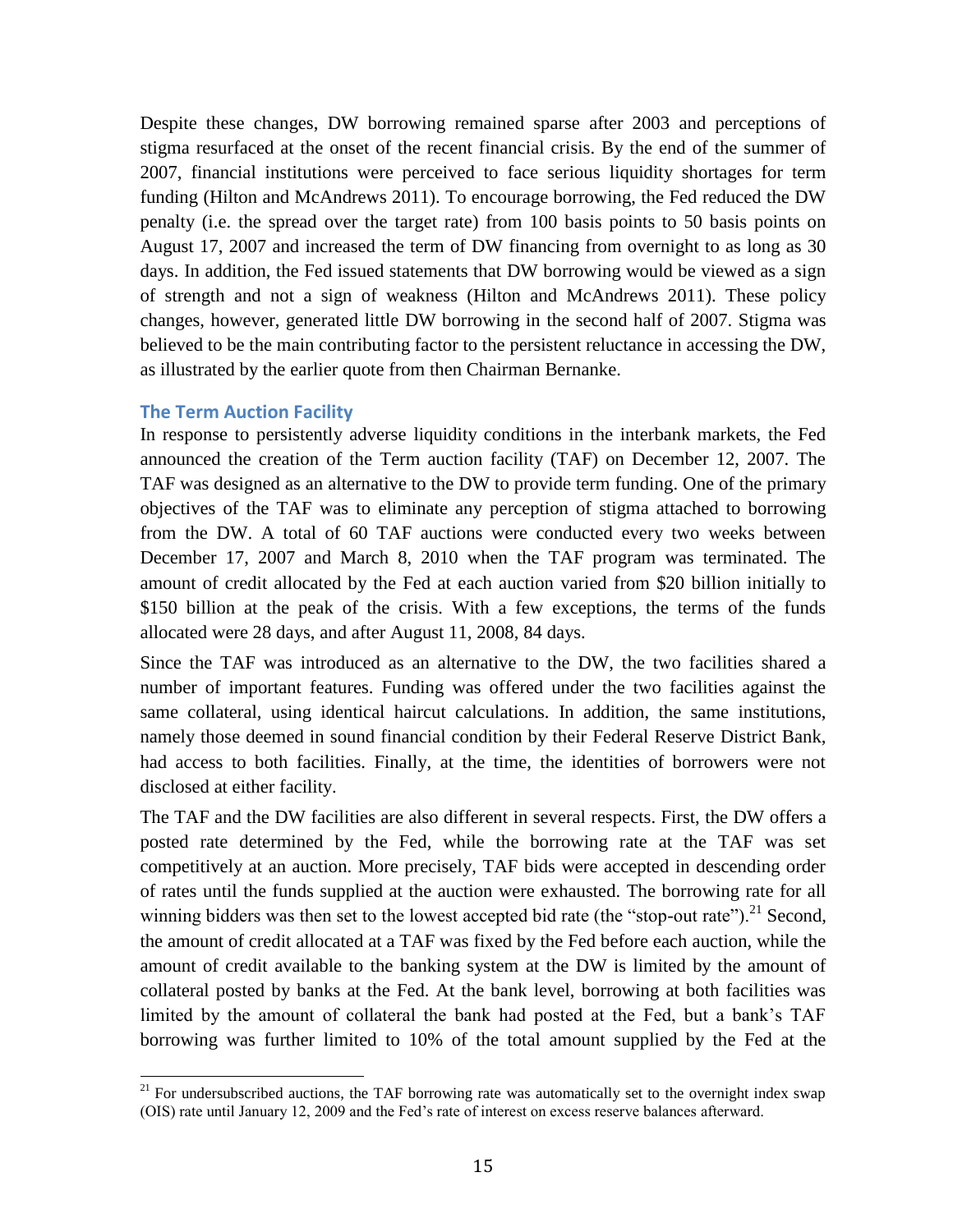auction. Third, whereas DW loans are credited on the same day, TAF awards were only credited three days after the auction. Fourth, while most TAF auctions allocated funds for 28 days during our sample period, DW loans could be obtained for any term up to 30 days after August 17, 2007 and up to 90 days after March 16, 2008. Fifth, the DW facility is available every business day, whereas the TAF was operated at two-week intervals. Finally, TAF loans could not be prepaid, while DW loans can be repaid at any time.

Some features of the TAF facility were purposely introduced by the Fed to remove the concerns of stigma that were attached to the DW. In particular, having banks approach the Fed collectively, rather than individually, and obtaining funds at a competitive rate after a three day delay, rather than immediately at a premium set by the Fed, were expected to mitigate any perception that TAF participation was primarily motivated by a pressing need for funding.<sup>22</sup> In addition, a fully subscribed TAF auction would have at least 10 winners (given the 10% cap on bid size) which further reduced the likelihood of an individual institution being publicly singled out. In contrast to the DW, the TAF was an immediate success in terms of amounts bid and allocated (see Figure 1), which provides prima facie evidence that less, if any, stigma was attached to TAF borrowing.

## **Appendix 1 : Proof of Proposition 1**

The restrictions on the model's parameters are:

•  $R1: 0 \leq dw \leq c \leq k \leq v \leq V$ 

• 
$$
R2: \underline{P} < \frac{v}{V} < p
$$
, where  $\underline{P} = \frac{P_{SL}}{P_{SL} + P_{SL}}$  and  $p = 1 - P_{\overline{SL}}$ .

The two pairs of strategies:

 $\overline{a}$ 

- $St = \{No bank borrows at the DW; Investors fund only banks not seen$ borrowing at the DW}
- **NOST** = {Illiquid banks borrow at the DW; Investors fund only banks not seen borrowing at the DW}

**Proposition 1**: When  $\theta > \theta_0 = \frac{c}{\theta_0}$  $\frac{du}{k}$  the unique equilibrium is **St**, otherwise the unique equilibrium is **NOST**.

**Proof of Proposition 1:** First, observe that there cannot be a separating equilibrium in which one type of illiquid bank borrows at the DW while the other type does not. Indeed, the two types of illiquid banks have the same payoff function. Thus, if it is strictly better for a solvent-illiquid bank to borrow at the DW, then an insolvent-illiquid bank has an incentive to mimic this strategy and behave as if solvent-illiquid.

 $^{22}$  For further details on how the TAF was designed to remove stigma, see Armantier et al. (2008). For a transcript of the discussions surrounding the creation of the TAF see [http://www.federal](http://www.federal/) reserve.gov/monetarypolicy /files/FOMC20071206 confcall.pdf.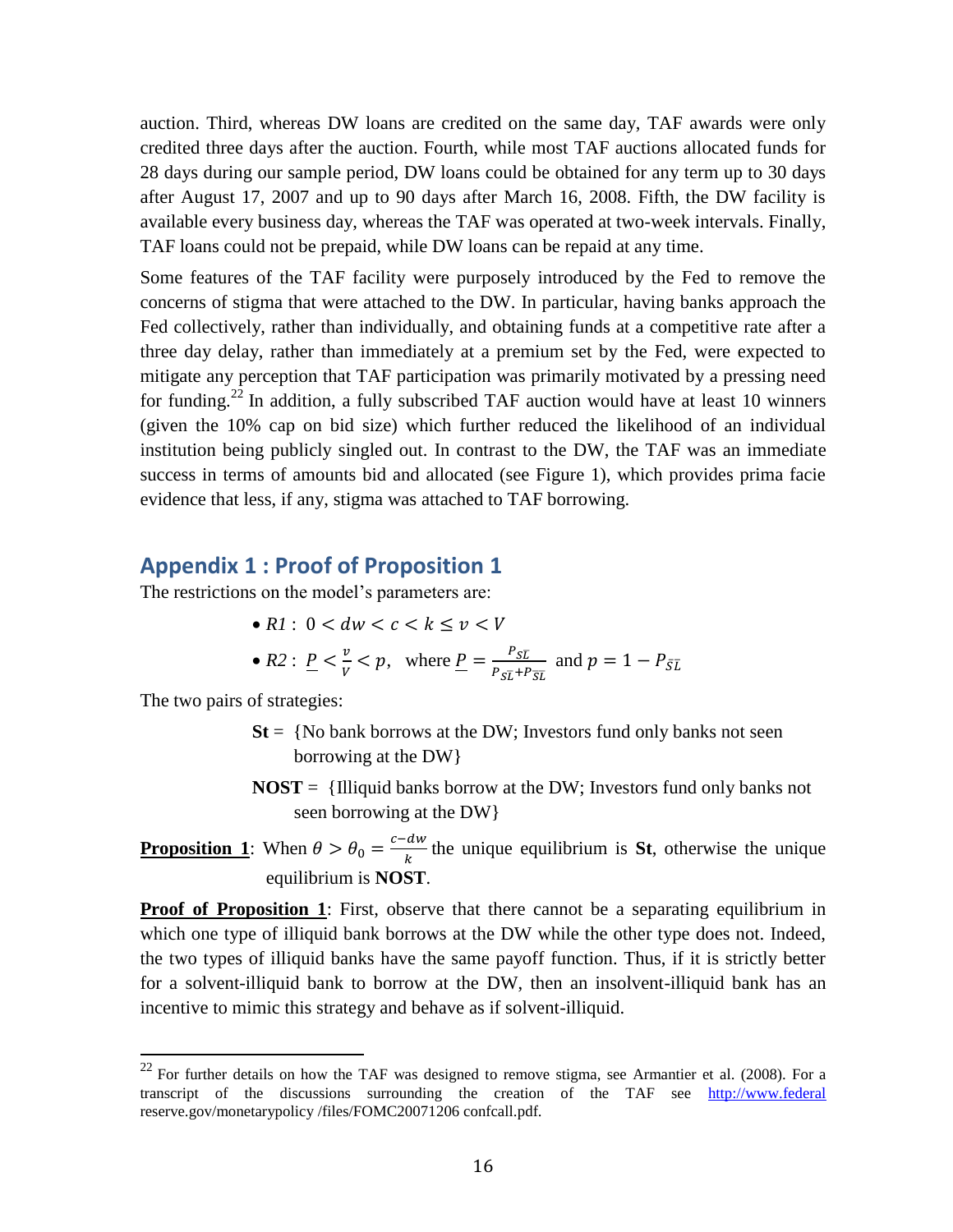Consider now the case where no bank borrows at the DW. In that case, the investor cannot update its beliefs. An investor expected profit at the beginning of period 2 is  $pV$  (where  $p = 1 - P_{\overline{S}}$  is the unconditional probability that a bank is solvent) if he funds the bank and v otherwise. Because  $v \lt pV$  under R2, the investor funds the bank. The profit of an illiquid bank (whether solvent or insolvent) is then  $-c + k$  in that case. Does a bank have an incentive to deviate and borrow at the DW? It depends on the strategy of the investor if it were to observe a bank borrowing at the DW. If the investor funds a bank that is seen borrowing at the DW, then an illiquid bank has a strict incentive to deviate, as this would yield a higher profit  $(-dw + k)$  even when the bank is seen borrowing at the DW. If instead the investor does not fund a bank seen borrowing at the DW, then a bank expected profit when it deviates and borrows at the DW becomes  $-dw + (1 - \theta)k$ . The bank has no incentive to deviate when  $-c + k > -dw + (1 - \theta)k$ , or equivalently when  $\theta > \frac{c}{2}$  $\frac{u}{k}$ . *Thus, the strategy profile St is an equilibrium only when*  $\theta$  *is large enough, i.e.*  $\theta > \frac{c}{\tau}$  $\frac{u}{k}$ .

Consider now the case where every illiquid bank borrows at the DW. In that case, an investor can update its beliefs when it faces a bank that has been seen borrowing at the DW. In particular, because all illiquid banks borrow at the DW, the probability that a bank is solvent conditional on being seen borrowing at the DW is the same as the probability that a bank is solvent conditional on being illiquid:  $P = \frac{P}{R}$  $\frac{r_{SL}}{P_{ST}+P_{ST}}$ . Under *R2*,  $v > \underline{PV}$ , so an investor does not fund a bank seen borrowing at the DW. In contrast an investor funds a bank not seen borrowing at the DW. Indeed, because all insolvent banks are illiquid and borrow at the DW, the probability  $\bar{P}$  that a bank is solvent conditional on not being seen borrowing at the DW is higher than the unconditional probability p. Under  $R2$ ,  $v < pV$  $\overline{P}V$ , so an investor funds a bank that has not been observed borrowing at the DW. The expected profit of illiquid banks in that case is  $-dw + (1 - \theta)k$ . However, if an illiquid bank deviates and does not go to the DW, then it gets a profit of  $-c + k$ . An illiquid bank has no incentive to deviate when  $-dw + (1 - \theta)k > -c + k$ , or equivalently when  $\theta < \frac{c}{\tau}$  $\frac{u}{k}$ . Thus, the strategy profile *NOST* is an equilibrium only when  $\theta$  is small enough, *i.e.*  $\theta < \frac{c}{c}$  $\frac{u}{k}$ .  $\blacksquare$ 

## **Appendix 2 : Proof of Proposition 2**

Consider the case  $dw < c_l$ , replace P, the probability that a bank is solvent conditional on being illiquid, in *R2* by  $\underline{P} = \frac{P_{SLc_l} + P_{SLc_l}}{P_{SLc_l}}$  $\frac{SL_{l}}{P_{SL_{l}}+P_{SL_{l}}+P_{SL}}$ , and consider the additional strategy profile

> $C = \{Only high cost illiquid banks borrow at the DW; Investors fund only$ banks not seen borrowing at the DW}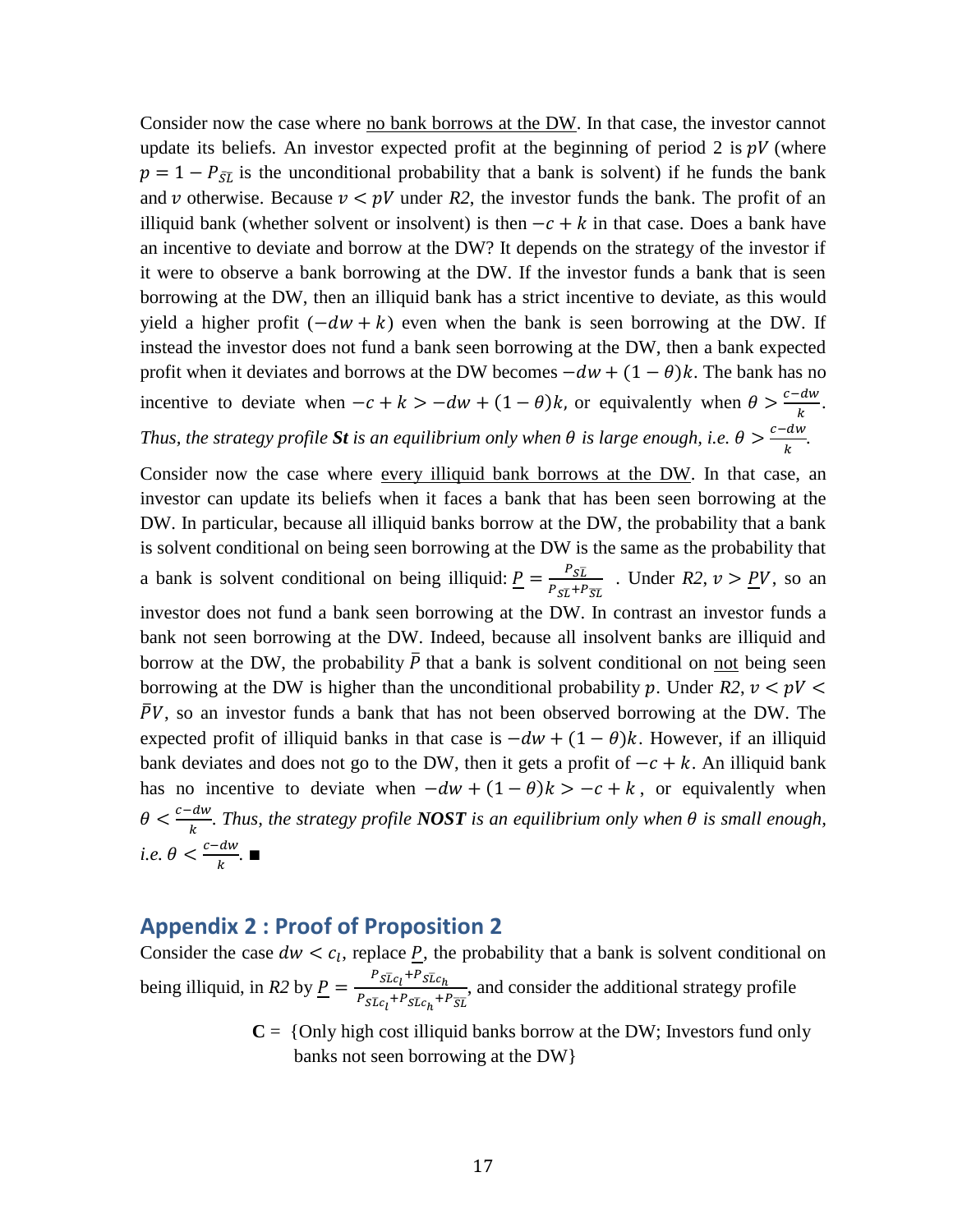**Proposition 2:** St is an equilibrium when  $\theta > \frac{c}{\epsilon}$  $\frac{du}{dx}$ , **NOST** is an equilibrium when  $\theta < \frac{c}{\tau}$  $\frac{e^{-dw}}{k}$ , **C** is an equilibrium when of  $\theta$ .  $\frac{-dw}{k} < \theta < \frac{c}{k}$  $\boldsymbol{k}$ 

**Proof of Proposition 2**: First, observe that because the two types banks with high illiquidity cost have the same payoff function, there cannot be a separating equilibrium in which one type borrows at the DW while the other type does not. Further, there cannot be an equilibrium in which only illiquid-solvent banks with low illiquidity cost borrow at the DW. Indeed, the investor would fund DW borrowers in that case and a high cost bank would have an incentive to deviate and mimic the strategy of the low cost.

Consider now the case where every illiquid bank borrows at the DW. In that case, an investor can update its beliefs when it faces a bank that has been seen borrowing at the DW. In particular, because all illiquid banks borrow at the DW, the probability that a bank is solvent conditional on being seen borrowing at the DW is the same as the probability that a bank is solvent conditional on being illiquid:  $P = \frac{P_{SLC_l}}{P_{SLC_l}}$  $\frac{S_{Lc_l} - S_{Lc_h}}{P_{S_{Lc_r}} + P_{S_{Lc_s}} + P_{S_{Lc_s}}}$ . Under *R2*,  $v > \underline{PV}$ , so an investor does not fund a bank seen borrowing at the DW. In contrast, an investor funds a bank not seen borrowing at the DW. Indeed, because all insolvent banks are illiquid and borrow at the DW, the probability  $\overline{P}$  that a bank is solvent conditional on not being seen borrowing at the DW is higher than the unconditional probability p. Under  $R2$ ,  $v < pV$  $\overline{P}V$ , so an investor funds a bank that has not been observed borrowing at the DW. The expected profit of illiquid banks in that case is  $-dw + (1 - \theta)k$ . However, if a low cost illiquid bank deviates and does not go to the DW, then it gets a profit of  $-c<sub>l</sub> + k$ . A low cost illiquid bank has no incentive to deviate when  $-dw + (1 - \theta)k > -c_1 + k$ , or equivalently when  $\theta < \frac{c}{c}$  $\frac{du}{k}$ . Similarly, it is easy to see that a high cost illiquid bank has no incentive to deviate when  $\theta < \frac{c}{\pi}$  $\frac{c_{uw}}{k}$ . Because  $c_l < c_h$  only the first inequality must be binding. Thus, the strategy profile **NOST** is an equilibrium only when  $\theta$  is small enough, *i.e.*  $\theta < \frac{c}{c}$  $\frac{-uw}{k}$ .

Consider now the case where every high cost illiquid bank borrows at the DW but the low cost illiquid do not. In that case, an investor can update its beliefs when it faces a bank that has been seen borrowing at the DW. In particular, because all high cost illiquid banks borrow at the DW, the probability that a bank is solvent conditional on being seen borrowing at the DW is the same as the probability that a bank is solvent conditional on being high cost:  $p = \frac{p}{r}$  $\frac{P_{\bar{SIC}_h}}{P_{\bar{SIC}_c} + P_{\bar{SIC}}}$ . Observes that  $\underline{p} < \underline{P} = \frac{P_{\bar{SIC}_l} + P_{\bar{SIC}_l}}{P_{\bar{SIC}_c} + P_{\bar{SIC}_l}}$  $\frac{F_{SLC_1} - SL_{R_1}}{F_{SLC_2} + F_{SLC_2}}$ , the probability that a bank is solvent conditional on being illiquid. Thus, under  $R2$ , we have  $v > PV > pV$ , and an investor does not fund a bank seen borrowing at the DW. In contrast, an investor funds a bank not seen borrowing at the DW. Indeed, because all insolvent banks are illiquid and borrow at the DW, the probability  $\overline{P}$  that a bank is solvent conditional on not being seen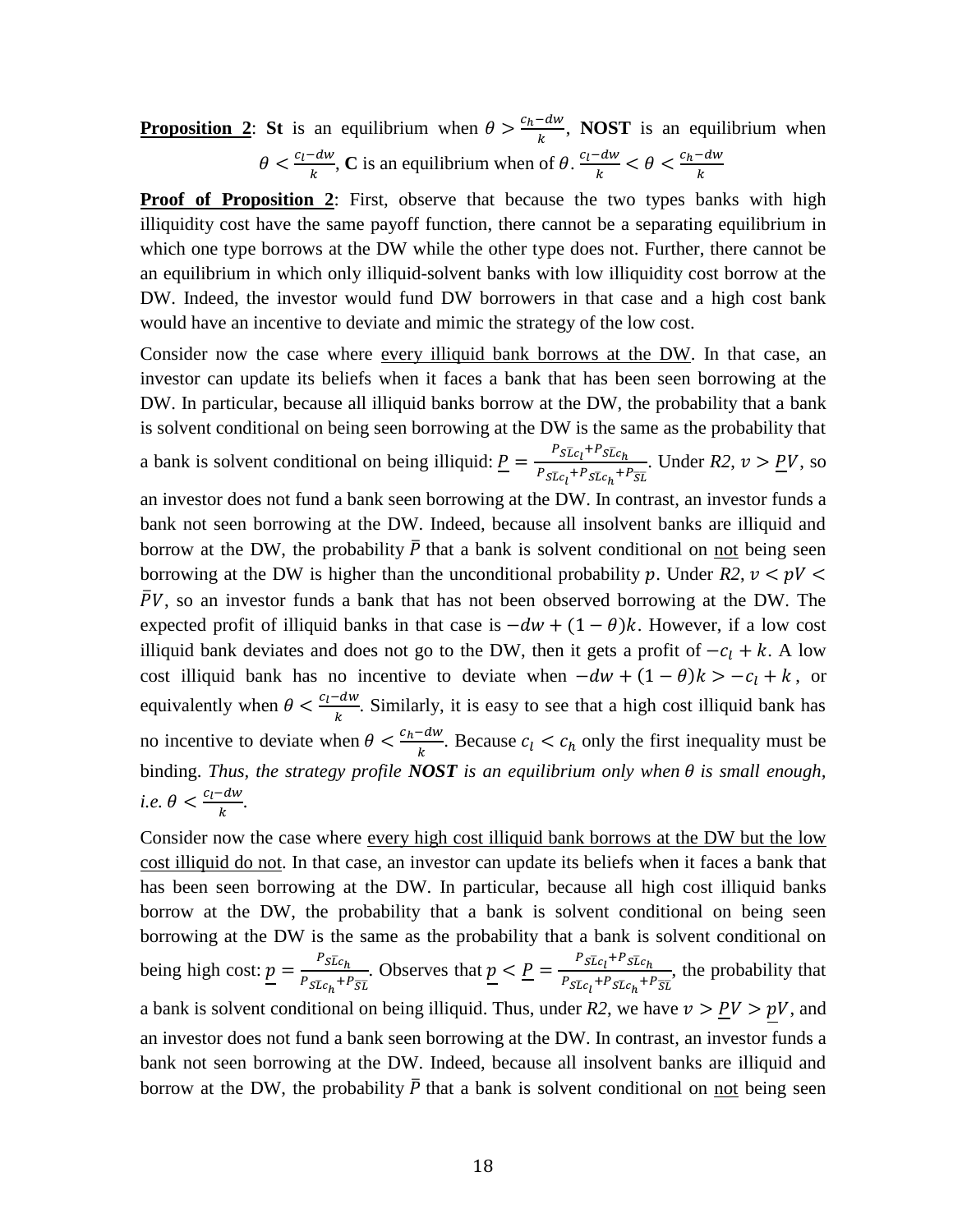borrowing at the DW is higher than the unconditional probability p. Under  $R2$ ,  $v < pV$  $\overline{P}V$ , so the investor funds a bank not seen borrowing at the DW. In that case, the expected profit a high cost illiquid bank is  $-dw + (1 - \theta)k$  and the expected profit of a low cost illiquid bank is  $-c_l + k$ . If a high cost illiquid bank deviates and does not go to the DW, then it gets a profit of  $-c_h + k$ . A high cost illiquid bank has no incentive to deviate when  $-dw + (1 - \theta)k > -c_h + k$ , or equivalently when  $\theta < \frac{c}{h}$  $\frac{2\pi}{k}$ . If a low cost illiquid bank deviates and goes to the DW, then it gets a profit of  $-dw + (1 - \theta)k$ . A low cost illiquid bank has no incentive to deviate when  $-c_l + k > -dw + (1 - \theta)k$ , or equivalently when  $\theta > \frac{c}{c}$  $\frac{e^{-dw}}{k}$ . The strategy profile C is therefore an equilibrium when  $\frac{c_l - dw}{k} < \theta < \frac{c_l - dw}{k}$  $\frac{-uw}{k}$ .

Consider now the case where no bank borrows at the DW. In that case, an investor cannot update its beliefs. An investor expected profit at the beginning of period 2 is  $pV$  if he funds the bank and v otherwise. Because  $v < pV$  under R2, the investor funds the bank. The profit of a low cost illiquid bank is  $-c_l + k$  while the profit of a high cost illiquid bank is  $-c_h + k$ . Does a bank have an incentive to deviate and borrow at the DW? It depends on the strategy of the investor if it were to observe a bank borrowing at the DW. If the investor funds a bank that is seen borrowing at the DW, then every illiquid bank has a strict incentive to deviate as it would get a higher profit  $(-dw + k)$  even when seen borrowing at the DW. If instead the investor does not fund a bank seen borrowing at the DW, then an illiquid bank expected profit when it deviates and borrows at the DW becomes  $-dw +$  $(1 - \theta)k$ . The high cost illiquid bank has no incentive to deviate when  $-c_h + k > -dw$  +  $(1 - \theta)k$ , or equivalently when  $\theta > \frac{c}{k}$  $\frac{2\pi}{k}$ . The low cost illiquid bank has no incentive to deviate when  $-c_l + k > -dw + (1 - \theta)k$ , or equivalently when  $\theta > \frac{c}{2}$  $\frac{e^{2}uw}{k}$ . Because  $c_l < c_h$  only the first inequality must be binding. *Thus, the strategy profile St is an equilibrium only when*  $\theta$  *is large enough, i.e.*  $\theta > \frac{c}{\tau}$  $\frac{-aw}{k}$ .  $\blacksquare$ 

## **Appendix 3: Proof of Proposition 3**

Consider the baseline model and denote  $\overline{P}$  the probability that a bank is solvent conditional on not being seen borrowing at the DW when every illiquid bank borrow at the DW (while liquid banks do not borrow at the DW). We have

$$
\bar{P} = \frac{P_{SL} + (1 - \theta)P_{SL}}{P_{SL} + (1 - \theta)(P_{SL} + P_{\bar{SL}})} > p
$$

where  $p = 1 - P_{\overline{S}}\overline{L}$  is the unconditional probability of being solvent. Replace restriction *R2*, in the baseline model by:

• 
$$
R2'
$$
:  $p < \frac{v}{v} < \overline{P}$ ,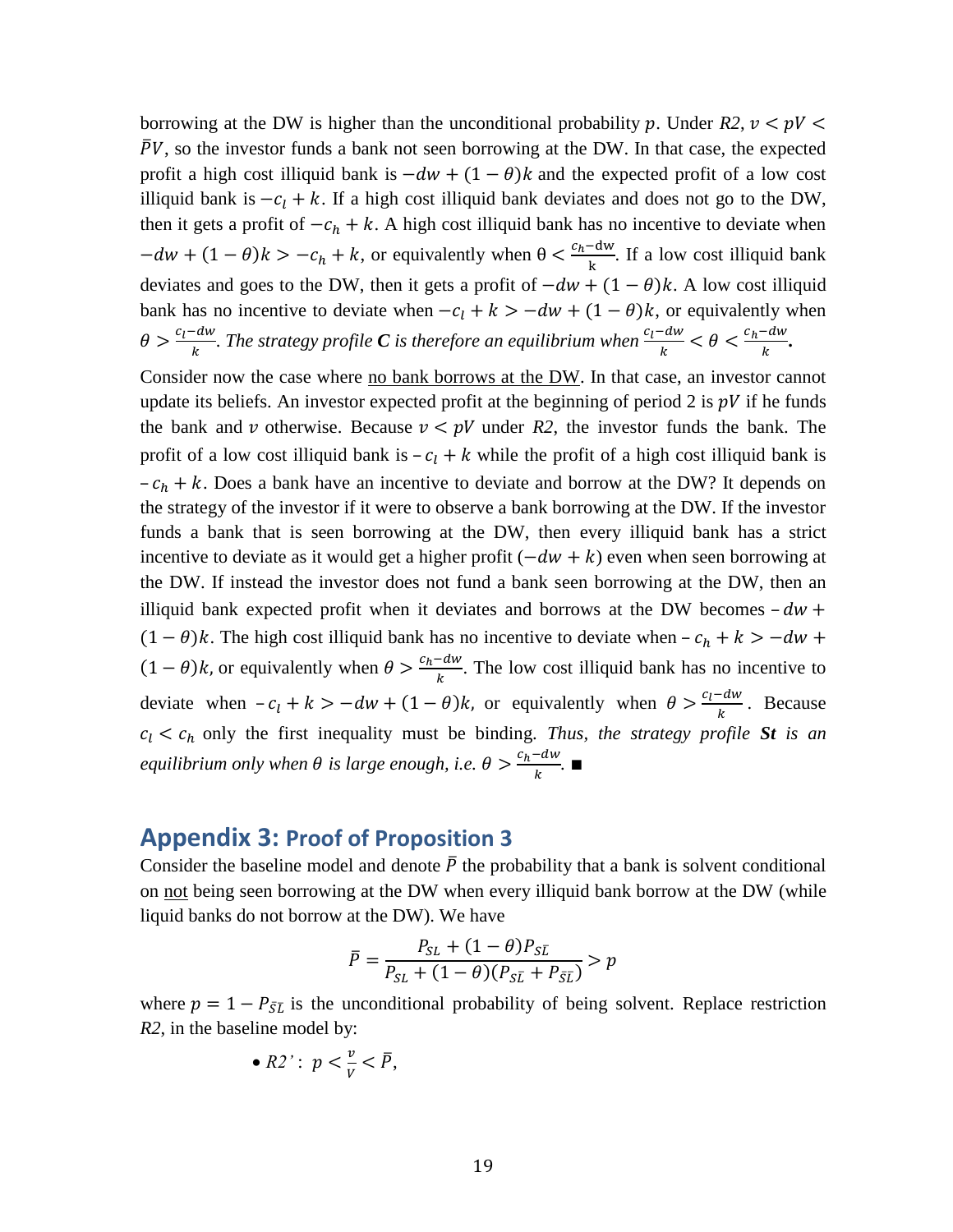**Proposition 3**: When  $\theta < \theta_0 = \frac{c}{\theta_0}$  $\frac{du}{k}$  the unique equilibrium is **NOST**, otherwise there is no equilibrium in pure strategy.

**Proof of Proposition 3**: Because the two types of illiquid banks have the same payoff function, there cannot be a separating equilibrium in which one type of illiquid bank borrows at the DW while the other type does not.

Consider first the case where no bank borrows at the DW. In that case, an investor cannot update its beliefs. The investor expected profit at the beginning of period 2 is  $pV$  if he funds the bank and v otherwise. Because  $v > pV$  under R2', an investor does not fund a bank not seen borrowing at the DW. The profit of an illiquid bank (whether solvent or insolvent) is then  $-c$  in that case. Regardless of the strategy of the investor, a bank always has an incentive to deviate and borrow at the DW as it would yield at least  $-dw > -c$ . *Thus, the strategy profile St is NOT an equilibrium.* 

Consider now the case where every illiquid bank borrows at the DW. In that case, an investor can update its beliefs when it faces a bank that has been seen borrowing at the DW. In particular, because all illiquid banks borrow at the DW, the probability that a bank is solvent conditional on being seen borrowing at the DW is the same as the probability that a bank is solvent conditional on being illiquid:  $P = \frac{P}{R}$  $\frac{r_{SL}}{P_{ST}+P_{ST}}$ . Under *R2'*,  $v > pV > pV$ , so an investor does not fund a bank seen borrowing at the DW. In contrast, the investor funds a bank that has not been observed borrowing at the DW since  $\nu < \bar{P}V$  under R2', where  $\bar{P}$ is the probability that a bank is solvent conditional on not being seen borrowing at the DW. The expected profit of illiquid banks in that case is  $-dw + (1 - \theta)k$ . However, if an illiquid bank deviates and does not go to the DW, then it gets a profit of  $-c + k$ . An illiquid bank has no incentive to deviate when  $-dw + (1 - \theta)k > -c + k$ , or equivalently when  $\theta < \frac{c}{c}$  $\frac{u}{k}$ . Thus, the strategy profile *NOST* is an equilibrium only when  $\theta$  is small *enough, i.e.*  $\theta < \frac{c}{\tau}$  $\frac{u}{k}$ .  $\blacksquare$ 

The restrictions on the model's parameters are:

\n- $$
\bullet
$$
 *R1*:  $0 < dw < c < k \leq v < V$
\n- $\bullet$  *R2*:  $\underline{P} < \frac{v}{V} < p$ , where  $\underline{P} = \frac{P_{SL}}{P_{ST} + P_{ST}}$  and  $p = 1 - P_{\overline{SL}}$
\n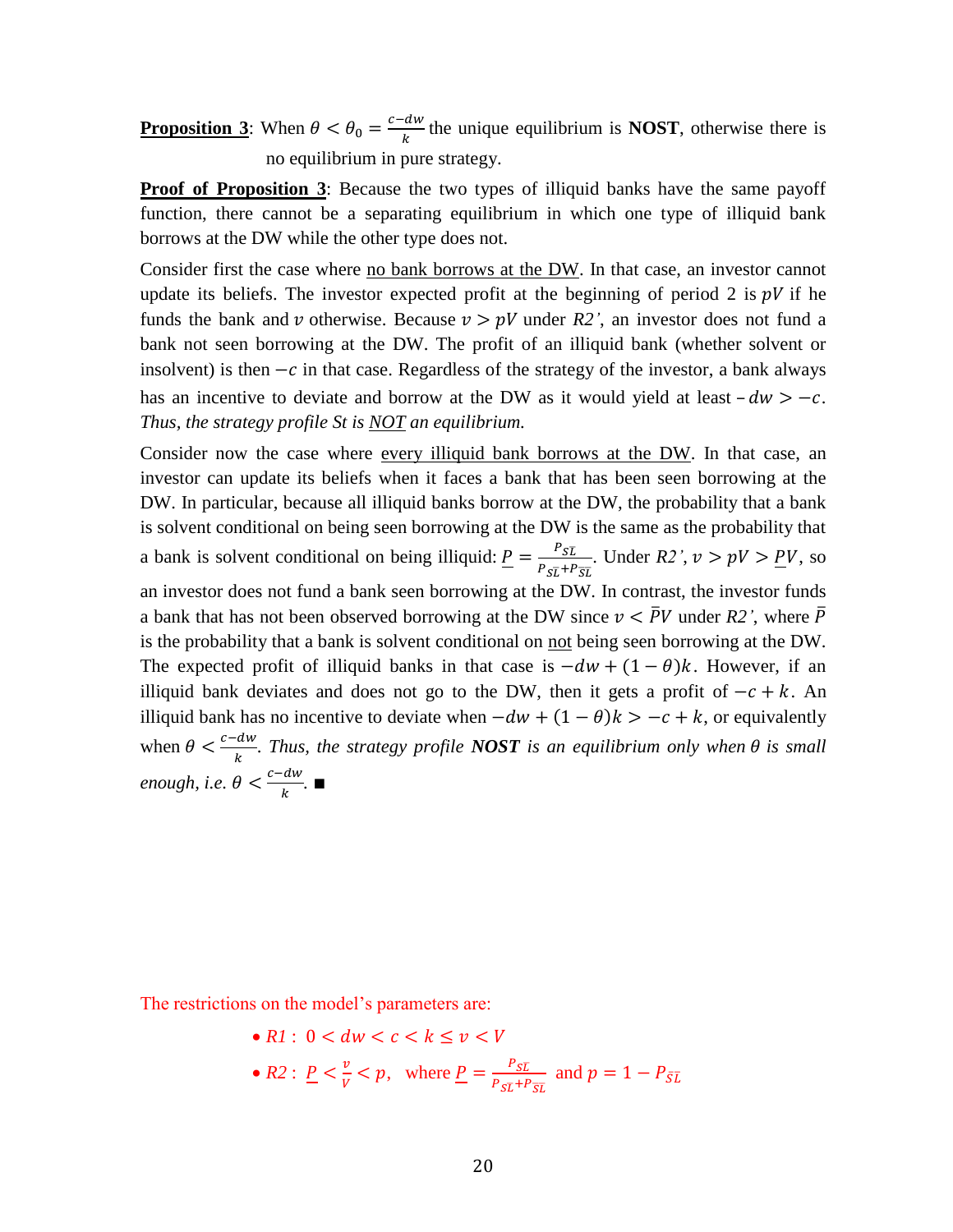The two pairs of strategies:

- $ST = {No bank borrows at the DW; Investors fund only banks not seen}$ borrowing at the DW}
- $\overline{ST}$  = {Illiquid banks borrow at the DW; Investors fund only banks not seen borrowing at the DW}

**Proposition 1**: When  $\theta > \theta_0 = \frac{c}{\theta_0}$  $\frac{du}{k}$  the unique equilibrium is **St**, otherwise the unique equilibrium is **NOST**.

### **Proof of Proposition 1**:

At the beginning of period 1, each bank may be selected at random with a probability  $\alpha$ . The selected banks, regardless of whether they are liquid or illiquid, are told they must borrow at the DW. Thus, in period 1, the illiquid non-selected banks have to decide whether or not to borrow at the DW. In contrast, liquid banks and the randomly selected banks have no decisions to make in period 1. Below, we differentiate involuntary DW borrowing by the selected banks, from voluntary borrowing by the illiquid non-selected banks.

First, observe that there cannot be a separating equilibrium in which one type of illiquid bank voluntarily borrows at the DW while the other type does not. Indeed, the two types of illiquid banks have the same payoff function. Thus, if it is strictly better for a solventilliquid bank to borrow voluntarily at the DW, then an insolvent-illiquid bank has an incentive to mimic this strategy and behave as if solvent-illiquid.

Consider now the case where no bank voluntarily borrows at the DW. In that case, the investor cannot update its beliefs. Indeed, if a bank is observed borrowing at the DW, then the investor knows that this borrowing was involuntary and therefore the investor does not receive any information about the bank's type. An investor expected profit at the beginning of period 2 is pV (where  $p = 1 - P_{\overline{S}\overline{L}}$  is the unconditional probability that a bank is solvent) when the investor funds a bank, whether the bank was observed or not observed borrowing at the DW. When the investor does not fund a bank its profit is  $\nu$ . Because  $v < pV$  under R2, the investor funds every bank, that is, whether or not a bank is observed borrowing at the DW. The profit of a non-selected illiquid bank (whether solvent or insolvent) is then  $-c + k$  when it does not borrow at the DW. Because the investor also funds banks observed borrowing at the DW, a non-selected illiquid bank has an incentive to deviate and borrow at the DW. Indeed, doing so would yield a higher profit  $(-dw + k)$ even when the bank is seen borrowing at the DW. *Thus, the strategy profile ST can no longer be an equilibrium.*

Consider now the case where every non-selected illiquid bank voluntarily borrows at the DW. In that case, an investor can update its beliefs when it faces a bank that has been seen borrowing at the DW. In particular, because all illiquid banks borrow at the DW, the probability that a bank is solvent conditional on being seen borrowing at the DW is